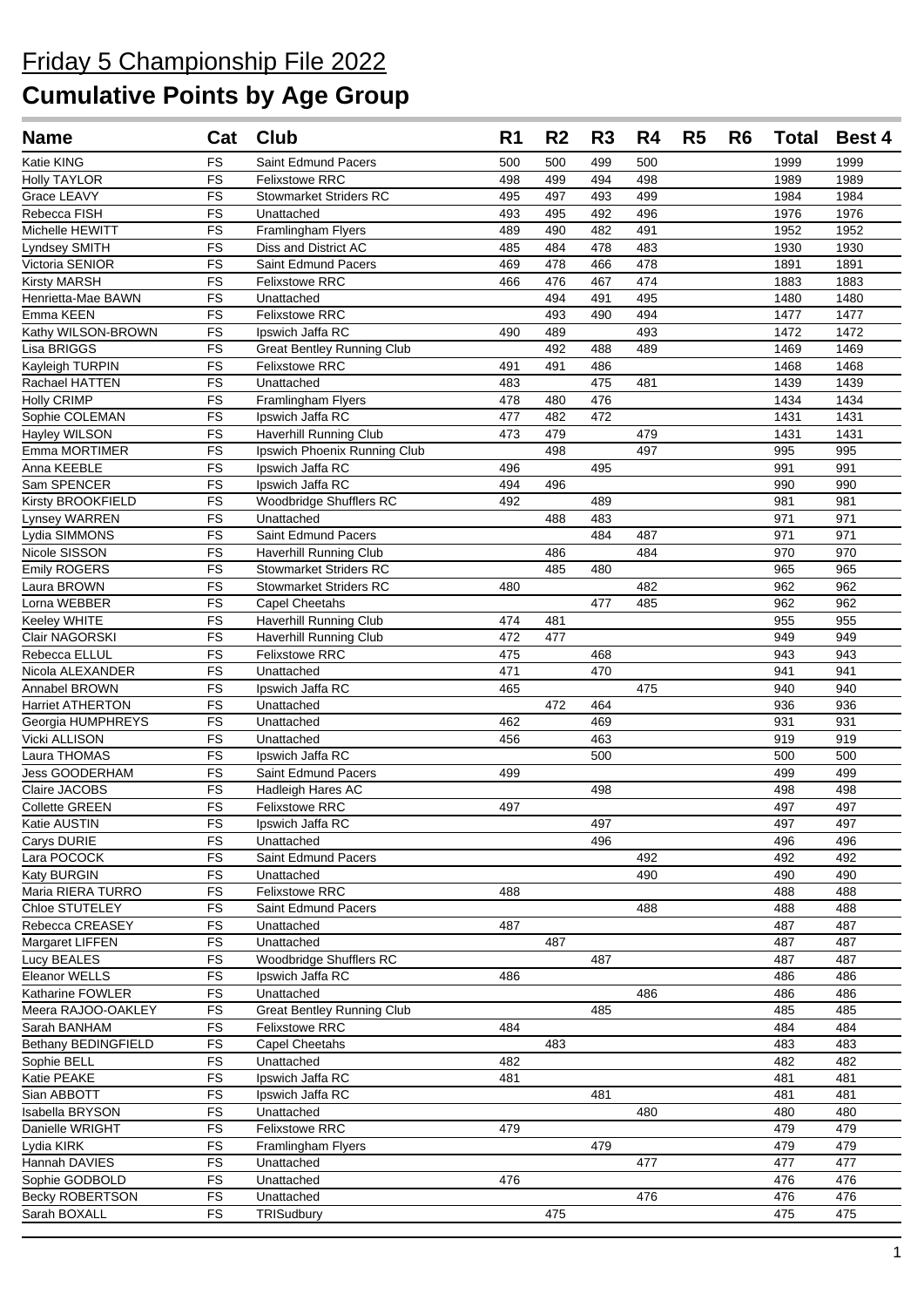| <b>Name</b>              | Cat       | Club                              | R <sub>1</sub> | R2  | R <sub>3</sub> | R4  | R <sub>5</sub> | R <sub>6</sub> | Total | <b>Best 4</b> |
|--------------------------|-----------|-----------------------------------|----------------|-----|----------------|-----|----------------|----------------|-------|---------------|
| Timea TOTH               | <b>FS</b> | Unattached                        |                | 474 |                |     |                |                | 474   | 474           |
| Annie ROGERS             | <b>FS</b> | Unattached                        |                |     | 474            |     |                |                | 474   | 474           |
| Kerri BARRELL            | FS        | Jogging Made Easy                 |                |     |                | 473 |                |                | 473   | 473           |
| Samantha POLLARD         | <b>FS</b> | Haverhill Running Club            |                | 473 |                |     |                |                | 473   | 473           |
| Sophie DOE               | <b>FS</b> | Unattached                        |                |     | 473            |     |                |                | 473   | 473           |
| Emma READER              | FS        | Newmarket Joggers                 |                |     |                | 472 |                |                | 472   | 472           |
| Hannah WATTAM            | <b>FS</b> | Woodbridge Shufflers RC           |                |     | 471            |     |                |                | 471   | 471           |
| Rebecca MORGAN           | <b>FS</b> | Saint Edmund Pacers               |                |     |                | 471 |                |                | 471   | 471           |
| Alice MEADOWS            | <b>FS</b> | Unattached                        | 470            |     |                |     |                |                | 470   | 470           |
| Nina SIMMONS             | <b>FS</b> | <b>Great Bentley Running Club</b> | 468            |     |                |     |                |                | 468   | 468           |
| Rachel PRIOR             | <b>FS</b> | Woodbridge Shufflers RC           | 467            |     |                |     |                |                | 467   | 467           |
| Gemma BERRY              | <b>FS</b> | Unattached                        |                |     | 465            |     |                |                | 465   | 465           |
| Adriana HOUCHELL         | <b>FS</b> | Ipswich Jaffa RC                  | 464            |     |                |     |                |                | 464   | 464           |
| Maddie JAKUBIK           | <b>FS</b> | Unattached                        | 463            |     |                |     |                |                | 463   | 463           |
| Katie MEADOWS            | <b>FS</b> | Unattached                        | 461            |     |                |     |                |                | 461   | 461           |
| Gemma HOWARD             | <b>FS</b> | Ipswich Triathlon Club            | 460            |     |                |     |                |                | 460   | 460           |
| <b>Charlotte HARDING</b> | <b>FS</b> | Unattached                        | 459            |     |                |     |                |                | 459   | 459           |
| Catriona PEARSON         | <b>FS</b> | Unattached                        | 458            |     |                |     |                |                | 458   | 458           |
| Katherine AYKROYD        | <b>FS</b> | <b>Felixstowe RRC</b>             | 457            |     |                |     |                |                | 457   | 457           |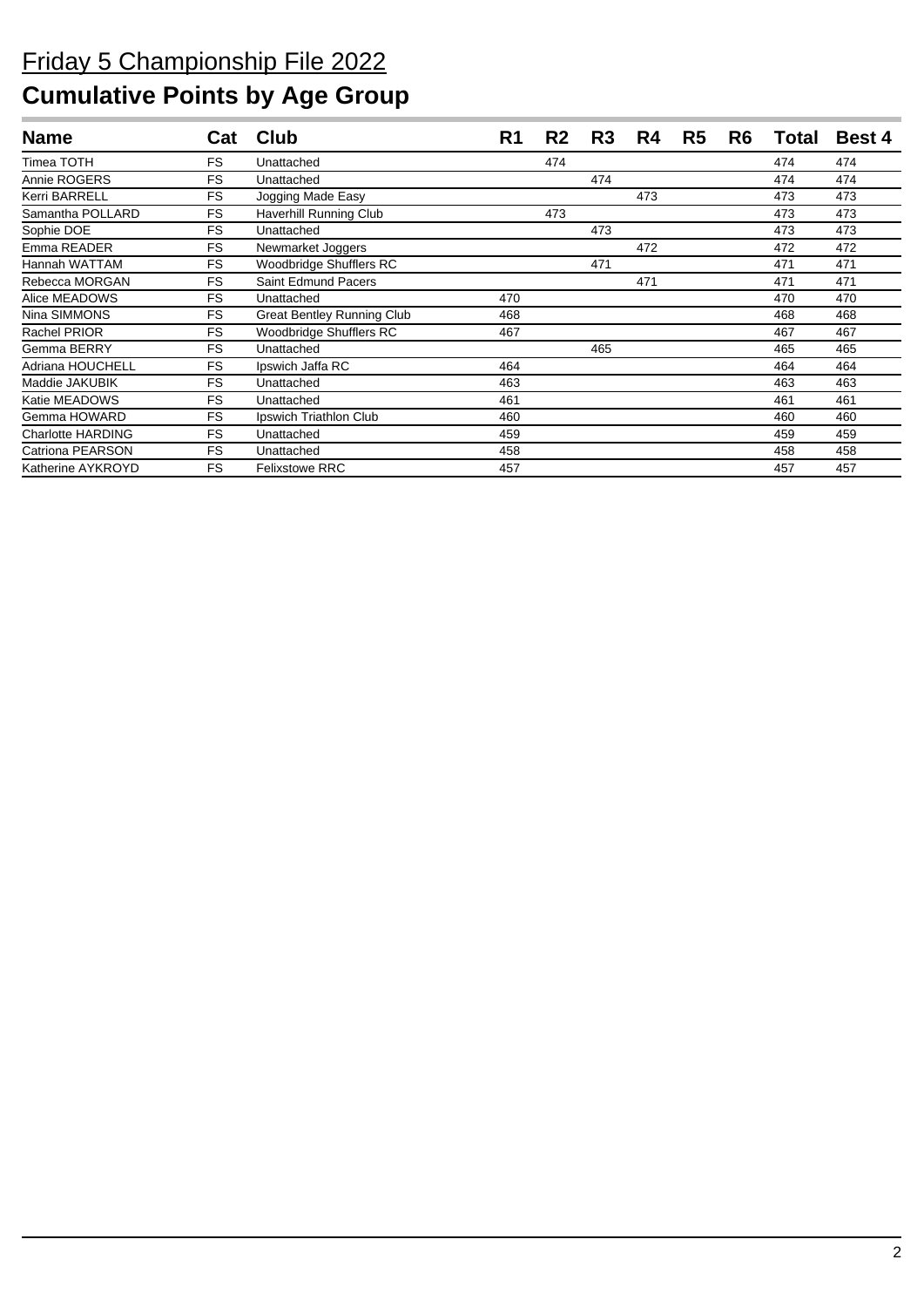| <b>Name</b>            |             | Club                     | R1  |     | R <sub>3</sub> |     | R5 | R6 | Total | <b>Best 4</b> |
|------------------------|-------------|--------------------------|-----|-----|----------------|-----|----|----|-------|---------------|
| Maddy LANSDOWN         | <b>FU20</b> | Ipswich Jaffa RC         | 500 | 499 | 500            | 499 |    |    | 1998  | 1998          |
| Sophie GATHORNE-HARDY  | <b>FU20</b> | Saint Edmund Pacers      | 497 | 497 | 498            | 495 |    |    | 1987  | 1987          |
| Amber BRADNAM          | <b>FU20</b> | Saint Edmund Pacers      |     | 498 | 499            | 496 |    |    | 1493  | 1493          |
| Maddie JORDAN-LEE      | <b>FU20</b> | Stowmarket Striders RC   |     | 500 |                | 500 |    |    | 1000  | 1000          |
| <b>Jasmine BILNER</b>  | <b>FU20</b> | Ipswich Jaffa RC         | 499 |     |                | 498 |    |    | 997   | 997           |
| Olivia CATLEY          | <b>FU20</b> | <b>Kesgrave Kruisers</b> | 496 |     |                | 494 |    |    | 990   | 990           |
| Annabel HENSON         | <b>FU20</b> | Saint Edmund Pacers      | 498 |     |                |     |    |    | 498   | 498           |
| <b>Isabel HOLLANDS</b> | <b>FU20</b> | Unattached               |     |     |                | 497 |    |    | 497   | 497           |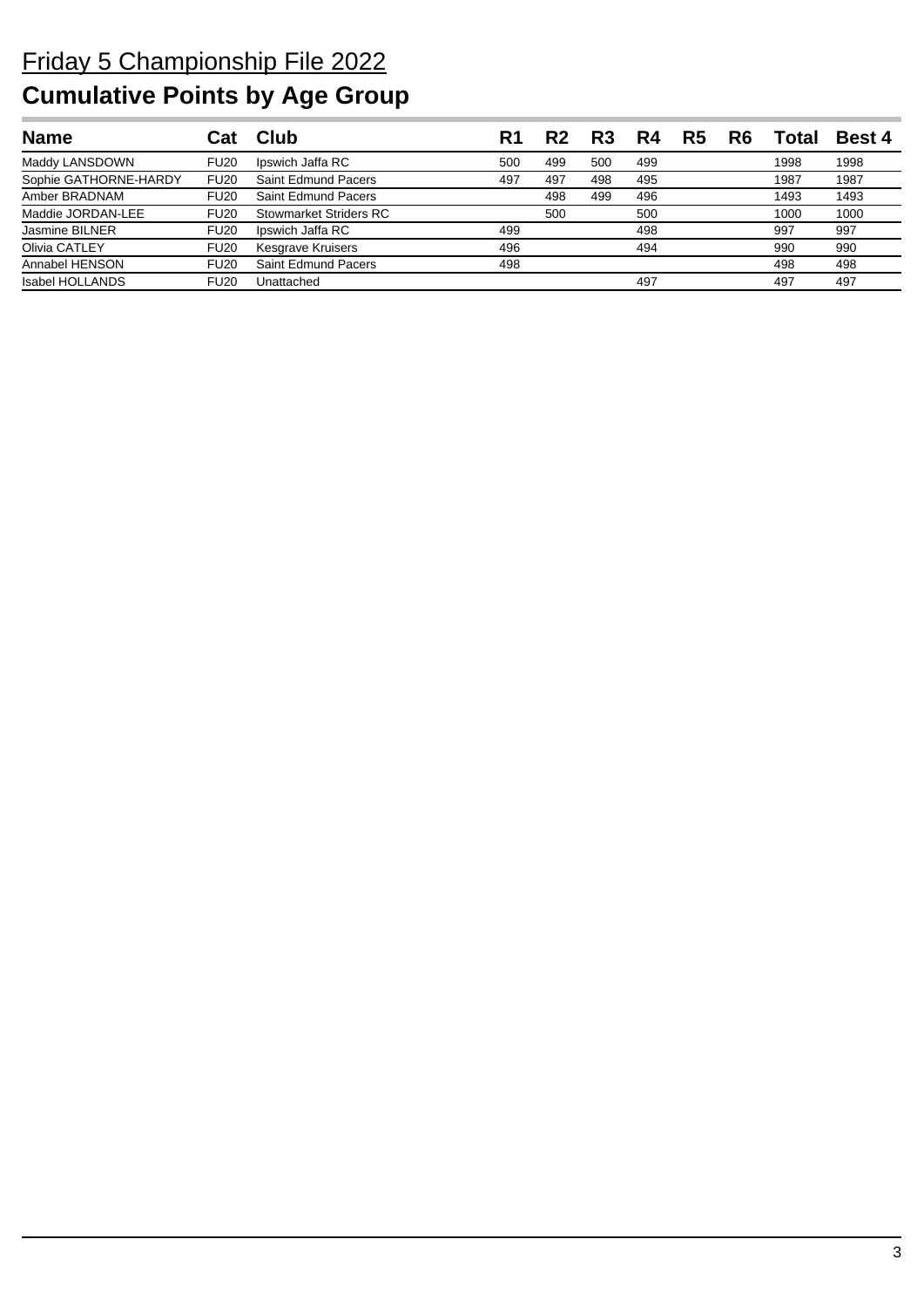| <b>Name</b>          | Cat         | <b>Club</b>                       | R <sub>1</sub> | R <sub>2</sub> | R <sub>3</sub> | R4  | R <sub>5</sub> | R <sub>6</sub> | <b>Total</b> | <b>Best 4</b> |
|----------------------|-------------|-----------------------------------|----------------|----------------|----------------|-----|----------------|----------------|--------------|---------------|
| Helen JERROLD        | <b>FV40</b> | <b>Felixstowe RRC</b>             | 499            | 498            | 500            | 497 |                |                | 1994         | 1994          |
| Magdalena KOMOROWSKA | <b>FV40</b> | <b>Great Bentley Running Club</b> | 495            | 495            | 496            | 496 |                |                | 1982         | 1982          |
| Hien HOANG           | <b>FV40</b> | <b>Great Bentley Running Club</b> | 493            | 494            | 495            | 495 |                |                | 1977         | 1977          |
| Hannah JEWERS        | <b>FV40</b> | <b>Stowmarket Striders RC</b>     | 492            | 493            | 494            | 494 |                |                | 1973         | 1973          |
| Caroline TALBOT      | <b>FV40</b> | <b>Great Bentley Running Club</b> | 489            | 488            | 490            | 493 |                |                | 1960         | 1960          |
| Donna HARRIS         | <b>FV40</b> | <b>Great Bentley Running Club</b> | 483            | 485            | 485            | 486 |                |                | 1939         | 1939          |
| Doranne BREWSTER     | <b>FV40</b> | Unattached                        | 477            | 483            | 479            | 484 |                |                | 1923         | 1923          |
| <b>Holly WEIR</b>    | <b>FV40</b> | Sudbury Joggers                   | 500            | 500            |                | 500 |                |                | 1500         | 1500          |
| Claire MASKERY       | <b>FV40</b> | <b>Stowmarket Striders RC</b>     | 488            | 489            | 492            |     |                |                | 1469         | 1469          |
| Liza PUTWAIN         | <b>FV40</b> | <b>Stowmarket Striders RC</b>     | 487            |                | 489            | 492 |                |                | 1468         | 1468          |
| Claire RUSH          | <b>FV40</b> | <b>Kesgrave Kruisers</b>          | 475            | 481            | 478            |     |                |                | 1434         | 1434          |
| Sian KINGSTON        | <b>FV40</b> | Unattached                        | 498            |                | 499            |     |                |                | 997          | 997           |
| Helen ARIYO          | <b>FV40</b> | <b>Kesgrave Kruisers</b>          | 496            | 496            |                |     |                |                | 992          | 992           |
| Helen FINDLEY        | <b>FV40</b> | Kesgrave Kruisers                 | 494            |                | 493            |     |                |                | 987          | 987           |
| Karen DEASY          | <b>FV40</b> | Unattached                        |                | 491            | 491            |     |                |                | 982          | 982           |
| Tasha SALMON         | <b>FV40</b> | Unattached                        |                | 487            | 487            |     |                |                | 974          | 974           |
| Elizabeth COBBOLD    | <b>FV40</b> | Unattached                        | 484            |                | 486            |     |                |                | 970          | 970           |
| Claire BUTCHER       | <b>FV40</b> | <b>Felixstowe RRC</b>             |                | 482            |                | 485 |                |                | 967          | 967           |
| Kelly WADE           | <b>FV40</b> | Ipswich Jaffa RC                  | 481            |                | 483            |     |                |                | 964          | 964           |
| <b>Suzi SAUNDERS</b> | <b>FV40</b> | Unattached                        | 478            |                | 481            |     |                |                | 959          | 959           |
| Agnieszka ANDRZEJAK  | <b>FV40</b> | Unattached                        |                | 480            | 477            |     |                |                | 957          | 957           |
| Danielle ADAMS       | <b>FV40</b> | Unattached                        | 476            |                | 480            |     |                |                | 956          | 956           |
| Ellie CUMNER         | <b>FV40</b> | <b>Colchester Harriers AC</b>     |                | 499            |                |     |                |                | 499          | 499           |
| Cath JEFFERY         | <b>FV40</b> | <b>Saint Edmund Pacers</b>        |                |                |                | 499 |                |                | 499          | 499           |
| Amy PLUMBLY          | <b>FV40</b> | <b>Ipswich Harriers</b>           |                |                | 498            |     |                |                | 498          | 498           |
| Rachael LAURANCE     | <b>FV40</b> | Ipswich Jaffa RC                  |                |                |                | 498 |                |                | 498          | 498           |
| Gemma SHEPPARD       | <b>FV40</b> | Unattached                        | 497            |                |                |     |                |                | 497          | 497           |
| Ann-Louise SALT      | <b>FV40</b> | Unattached                        |                | 497            |                |     |                |                | 497          | 497           |
| Rosie DENNY          | <b>FV40</b> | Woodbridge Shufflers RC           |                |                | 497            |     |                |                | 497          | 497           |
| Joanne HARPER        | <b>FV40</b> | <b>Felixstowe RRC</b>             |                | 492            |                |     |                |                | 492          | 492           |
| Jennifer WRIGHT      | <b>FV40</b> | Ipswich Jaffa RC                  | 491            |                |                |     |                |                | 491          | 491           |
| Claire BLANCHFORD    | <b>FV40</b> | Unattached                        |                |                |                | 491 |                |                | 491          | 491           |
| Amanda KEMP          | <b>FV40</b> | <b>Felixstowe RRC</b>             | 490            |                |                |     |                |                | 490          | 490           |
| <b>Annie GOURLAY</b> | <b>FV40</b> | Sudbury Joggers                   |                | 490            |                |     |                |                | 490          | 490           |
| Claire DOUGLAS       | <b>FV40</b> | <b>Stowmarket Striders RC</b>     |                |                |                | 490 |                |                | 490          | 490           |
| Donna TALBOT         | <b>FV40</b> | Saint Edmund Pacers               |                |                |                | 489 |                |                | 489          | 489           |
| Steph LING           | <b>FV40</b> | Unattached                        |                |                | 488            |     |                |                | 488          | 488           |
| Victoria SQUIRRELL   | <b>FV40</b> | Ipswich Jaffa RC                  |                |                |                | 488 |                |                | 488          | 488           |
| Lisa BRUTON          | <b>FV40</b> | Haverhill Running Club            |                |                |                | 487 |                |                | 487          | 487           |
| Lucy JONES           | FV40        | Unattached                        | 486            |                |                |     |                |                | 486          | 486           |
| Jenny MERRY          | <b>FV40</b> | Unattached                        |                | 486            |                |     |                |                | 486          | 486           |
| Dawn GIBSON          | <b>FV40</b> | <b>Felixstowe RRC</b>             | 485            |                |                |     |                |                | 485          | 485           |
| Alison NOBLE         | <b>FV40</b> | Unattached                        |                | 484            |                |     |                |                | 484          | 484           |
| Lisa COX             | <b>FV40</b> | Unattached                        |                |                | 484            |     |                |                | 484          | 484           |
| Natalie WALSH        | <b>FV40</b> | Unattached                        |                |                |                | 483 |                |                | 483          | 483           |
| Pippa SARGENT        | <b>FV40</b> | <b>Stowmarket Striders RC</b>     | 482            |                |                |     |                |                | 482          | 482           |
| Muriel LOVERING      | <b>FV40</b> | <b>Harwich Runners</b>            |                |                | 482            |     |                |                | 482          | 482           |
| Jessica MAYHEW       | <b>FV40</b> | Unattached                        | 480            |                |                |     |                |                | 480          | 480           |
| Lisa XX              | <b>FV40</b> | Unattached                        | 479            |                |                |     |                |                | 479          | 479           |
| Cheryl WAKERLEY      | <b>FV40</b> | Unattached                        | 474            |                |                |     |                |                | 474          | 474           |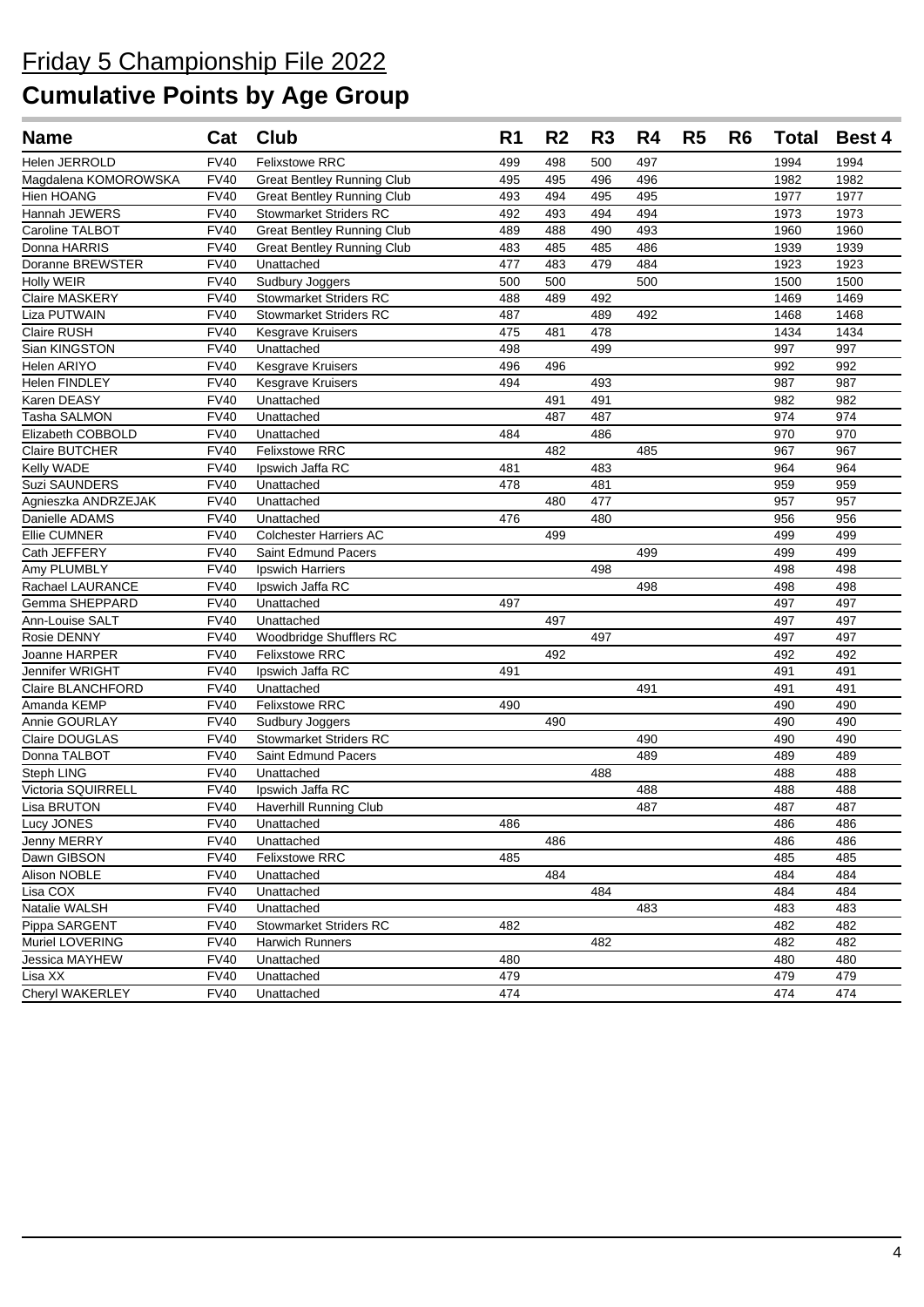| <b>Name</b>           | Cat         | <b>Club</b>                         | R <sub>1</sub> | R <sub>2</sub> | R <sub>3</sub> | R4  | R <sub>5</sub> | R <sub>6</sub> | <b>Total</b> | <b>Best 4</b> |
|-----------------------|-------------|-------------------------------------|----------------|----------------|----------------|-----|----------------|----------------|--------------|---------------|
| <b>Juliet GARNHAM</b> | <b>FV45</b> | <b>Stowmarket Striders RC</b>       | 498            | 500            | 498            | 498 |                |                | 1994         | 1994          |
| Goldie YULE           | <b>FV45</b> | Unattached                          | 495            | 498            | 495            | 496 |                |                | 1984         | 1984          |
| Sarah DAVISON         | <b>FV45</b> | <b>Great Bentley Running Club</b>   | 494            | 499            | 494            | 495 |                |                | 1982         | 1982          |
| Clare WHITFIELD       | <b>FV45</b> | Saint Edmund Pacers                 | 491            | 497            | 493            | 494 |                |                | 1975         | 1975          |
| Denise SHEPPARD       | <b>FV45</b> | Unattached                          | 489            | 496            | 488            |     |                |                | 1473         | 1473          |
| Veronica LEWIS        | <b>FV45</b> | Haverhill Running Club              |                | 494            | 486            | 490 |                |                | 1470         | 1470          |
| Heidi KNIGHT          | <b>FV45</b> | Capel Cheetahs                      | 486            | 493            | 485            |     |                |                | 1464         | 1464          |
| Sandy PAGE            | <b>FV45</b> | Kesgrave Kruisers                   |                |                | 499            | 500 |                |                | 999          | 999           |
| Victoria ORFORD       | <b>FV45</b> | Framlingham Flyers                  | 493            |                | 497            |     |                |                | 990          | 990           |
| <b>Claire STEELE</b>  | <b>FV45</b> | Unattached                          |                | 495            |                | 492 |                |                | 987          | 987           |
| Lois MICKLEBURGH      | <b>FV45</b> | Unattached                          | 490            |                | 490            |     |                |                | 980          | 980           |
| <b>Rachel STONE</b>   | <b>FV45</b> | Unattached                          | 487            |                | 491            |     |                |                | 978          | 978           |
| Jane MATHIAS          | <b>FV45</b> | Unattached                          |                | 492            | 484            |     |                |                | 976          | 976           |
| Claire ROOKE          | <b>FV45</b> | Sudbury Joggers                     | 485            |                |                | 489 |                |                | 974          | 974           |
| Alice HEATHER - HAYES | <b>FV45</b> | <b>Ipswich Harriers</b>             | 500            |                |                |     |                |                | 500          | 500           |
| Zohra ARMITAGE        | <b>FV45</b> | Saint Edmund Pacers                 |                |                | 500            |     |                |                | 500          | 500           |
| Sam LINASSI           | <b>FV45</b> | <b>Felixstowe RRC</b>               | 499            |                |                |     |                |                | 499          | 499           |
| Sally-Ann BOWEN       | <b>FV45</b> | Sudbury Joggers                     |                |                |                | 499 |                |                | 499          | 499           |
| Gemma MOSS            | <b>FV45</b> | Ipswich Jaffa RC                    | 497            |                |                |     |                |                | 497          | 497           |
| Michelle BELL         | <b>FV45</b> | Unattached                          |                |                |                | 497 |                |                | 497          | 497           |
| Carissa WYATT         | <b>FV45</b> | Unattached                          | 496            |                |                |     |                |                | 496          | 496           |
| Sarah MAIDMENT        | <b>FV45</b> | Framlingham Flyers                  |                |                | 496            |     |                |                | 496          | 496           |
| Amanda SMITH          | <b>FV45</b> | Woodbridge Shufflers RC             |                |                |                | 493 |                |                | 493          | 493           |
| Pauline ADAMS         | <b>FV45</b> | Unattached                          | 492            |                |                |     |                |                | 492          | 492           |
| <b>Jo CLARK</b>       | <b>FV45</b> | Unattached                          |                |                | 492            |     |                |                | 492          | 492           |
| <b>Jo BIRCH</b>       | <b>FV45</b> | Lonely Goat RC                      |                | 491            |                |     |                |                | 491          | 491           |
| Jayne ATTWELL         | <b>FV45</b> | Unattached                          |                |                |                | 491 |                |                | 491          | 491           |
| Michelle KEEBLE       | <b>FV45</b> | Saxmundham Sports Running & Fitness |                |                | 489            |     |                |                | 489          | 489           |
| Kirsty ABERDEIN       | <b>FV45</b> | Unattached                          | 488            |                |                |     |                |                | 488          | 488           |
| Hannah DORAN          | <b>FV45</b> | Unattached                          |                |                | 487            |     |                |                | 487          | 487           |
| Jodie BUDD            | <b>FV45</b> | Sudbury Joggers                     | 484            |                |                |     |                |                | 484          | 484           |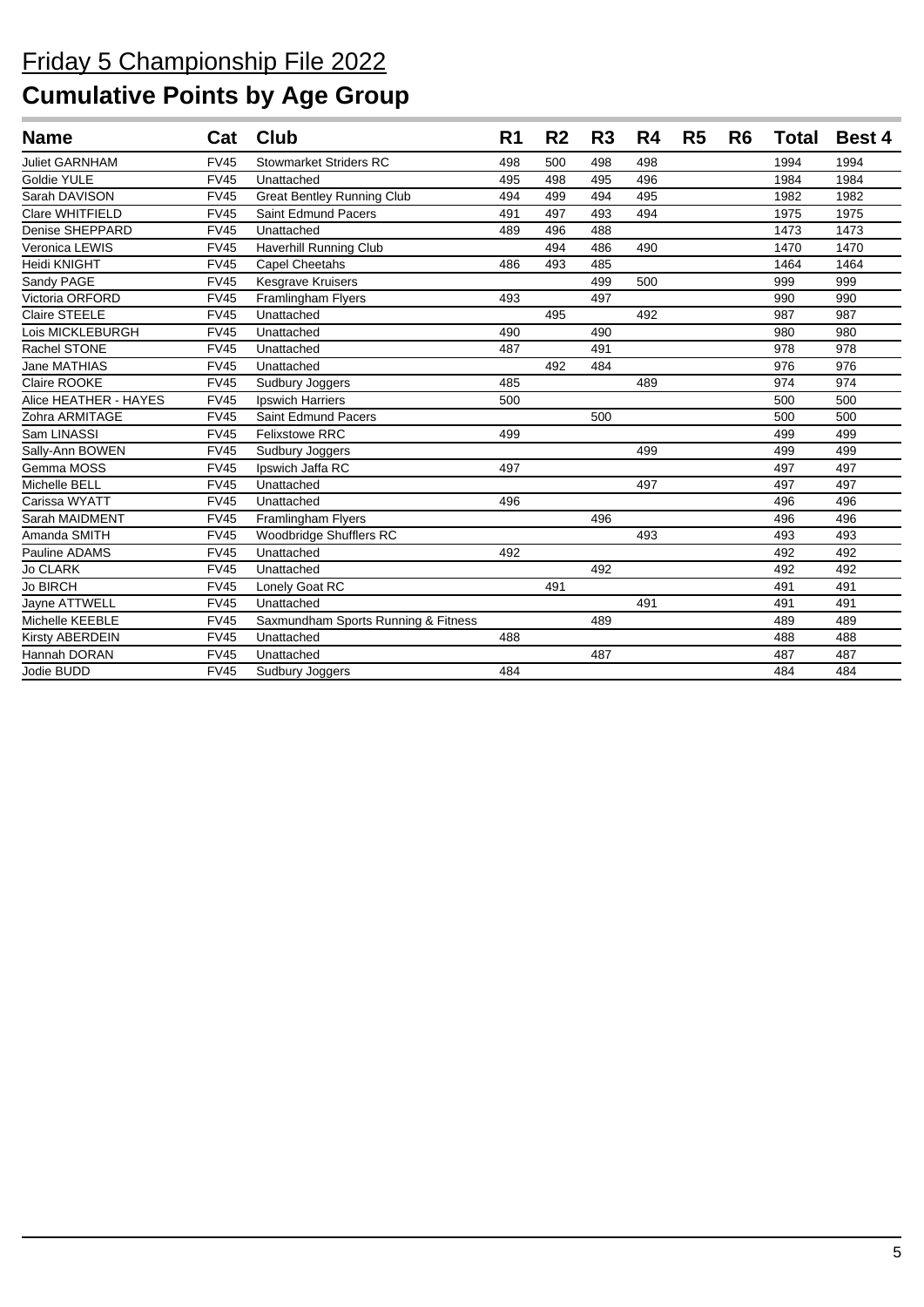| <b>Name</b>           | Cat         | Club                                | R <sub>1</sub> | R <sub>2</sub> | R <sub>3</sub> | R4  | R <sub>5</sub> | R <sub>6</sub> | Total | <b>Best 4</b> |
|-----------------------|-------------|-------------------------------------|----------------|----------------|----------------|-----|----------------|----------------|-------|---------------|
| Jo HAYWARD            | <b>FV50</b> | <b>Stowmarket Striders RC</b>       | 499            | 499            | 497            | 500 |                |                | 1995  | 1995          |
| Debbie CATLING        | <b>FV50</b> | <b>Felixstowe RRC</b>               | 498            | 495            | 494            | 494 |                |                | 1981  | 1981          |
| Julia MOSS-ECCARDT    | <b>FV50</b> | <b>Stowmarket Striders RC</b>       | 489            | 491            | 490            | 491 |                |                | 1961  | 1961          |
| <b>Helen SPOONER</b>  | <b>FV50</b> | Haverhill Running Club              | 484            | 488            | 486            | 490 |                |                | 1948  | 1948          |
| Jacqueline ALLPORT    | <b>FV50</b> | <b>Felixstowe RRC</b>               | 475            | 484            | 478            | 485 |                |                | 1922  | 1922          |
| <b>Teresa FARMER</b>  | <b>FV50</b> | <b>Great Bentley Running Club</b>   | 474            | 482            | 476            | 483 |                |                | 1915  | 1915          |
| Kaye BRANTON          | <b>FV50</b> | <b>Felixstowe RRC</b>               | 500            | 500            | 500            |     |                |                | 1500  | 1500          |
| Joanna LEADER         | <b>FV50</b> | Saint Edmund Pacers                 |                | 498            | 499            | 499 |                |                | 1496  | 1496          |
| Mary-Ann TULI         | <b>FV50</b> | <b>Haverhill Running Club</b>       | 496            | 494            |                | 495 |                |                | 1485  | 1485          |
| <b>Nicky WATSON</b>   | <b>FV50</b> | Woodbridge Shufflers RC             | 491            |                | 491            | 492 |                |                | 1474  | 1474          |
| Joanna WHITE          | <b>FV50</b> | Saxmundham Sports Running & Fitness | 482            | 489            |                | 488 |                |                | 1459  | 1459          |
| Mandy GODBOLD         | <b>FV50</b> | Ipswich Harriers                    | 479            | 487            | 482            |     |                |                | 1448  | 1448          |
| Amanda CHILDS         | <b>FV50</b> | Ipswich Jaffa RC                    | 477            | 486            | 481            |     |                |                | 1444  | 1444          |
| Tina CHURCH           | <b>FV50</b> | Saxmundham Sports Running & Fitness | 472            |                | 474            | 484 |                |                | 1430  | 1430          |
| Sandra WEBB           | <b>FV50</b> | Saint Edmund Pacers                 |                | 497            | 498            |     |                |                | 995   | 995           |
| Mary NAREY            | <b>FV50</b> | <b>Stowmarket Striders RC</b>       |                |                | 496            | 498 |                |                | 994   | 994           |
| Julie BRANCH          | <b>FV50</b> | Unattached                          |                | 496            |                | 496 |                |                | 992   | 992           |
| Rachel TERRY          | <b>FV50</b> | <b>Stowmarket Striders RC</b>       |                |                | 495            | 497 |                |                | 992   | 992           |
| Wendy KELLETT         | <b>FV50</b> | Ipswich Jaffa RC                    | 492            |                | 492            |     |                |                | 984   | 984           |
| <b>Beryl LANSDOWN</b> | <b>FV50</b> | Ipswich Jaffa RC                    | 494            |                |                | 489 |                |                | 983   | 983           |
| Emma HARWOOD          | <b>FV50</b> | Framlingham Flyers                  | 490            |                | 493            |     |                |                | 983   | 983           |
| Aimee MCLACHLAN       | <b>FV50</b> | Woodbridge Shufflers RC             | 497            |                | 485            |     |                |                | 982   | 982           |
| Sarah VICK            | <b>FV50</b> | Saxmundham Sports Running & Fitness | 488            | 492            |                |     |                |                | 980   | 980           |
| Louise RAMSAY         | <b>FV50</b> | Ipswich Jaffa RC                    | 487            |                | 489            |     |                |                | 976   | 976           |
| Fiona SMITH           | <b>FV50</b> | Unattached                          | 486            |                | 488            |     |                |                | 974   | 974           |
| Alison MYLES          | <b>FV50</b> | Unattached                          | 485            |                | 487            |     |                |                | 972   | 972           |
| Kate WARBOYS          | <b>FV50</b> | Newmarket Joggers                   |                | 483            |                | 486 |                |                | 969   | 969           |
| Kathryn GERRY         | <b>FV50</b> | Woodbridge Shufflers RC             | 483            |                | 484            |     |                |                | 967   | 967           |
| Nicki WALKER          | <b>FV50</b> | Unattached                          | 471            |                | 475            |     |                |                | 946   | 946           |
| Liz HICKS             | <b>FV50</b> | Unattached                          | 470            |                | 473            |     |                |                | 943   | 943           |
| Catherine BERESFORD   | <b>FV50</b> | <b>Rushmere Community Runners</b>   | 495            |                |                |     |                |                | 495   | 495           |
| Sandra BUMPHREY       | <b>FV50</b> | Capel Cheetahs                      | 493            |                |                |     |                |                | 493   | 493           |
| <b>Tracy QUARRELL</b> | <b>FV50</b> | Haverhill Running Club              |                | 493            |                |     |                |                | 493   | 493           |
| Jane PARKINGTO        | <b>FV50</b> | Unattached                          |                |                |                | 493 |                |                | 493   | 493           |
| Karen SKENE           | <b>FV50</b> | Capel Cheetahs                      |                | 490            |                |     |                |                | 490   | 490           |
| Joanne SARGENT        | <b>FV50</b> | Hadleigh Hares AC                   |                |                |                | 487 |                |                | 487   | 487           |
| Suzanne FROST         | <b>FV50</b> | Unattached                          |                | 485            |                |     |                |                | 485   | 485           |
| Sarita RAO            | <b>FV50</b> | Unattached                          |                |                | 483            |     |                |                | 483   | 483           |
| Deb HART              | <b>FV50</b> | Unattached                          | 481            |                |                |     |                |                | 481   | 481           |
| Bernadette WHITE      | FV50        | Unattached                          | 480            |                |                |     |                |                | 480   | 480           |
| Diane CHESTER         | <b>FV50</b> | Unattached                          |                |                | 480            |     |                |                | 480   | 480           |
| Lucy BRYANTON         | <b>FV50</b> | Unattached                          |                |                | 479            |     |                |                | 479   | 479           |
| Amanda BIRD           | <b>FV50</b> | Ipswich Jaffa RC                    | 478            |                |                |     |                |                | 478   | 478           |
| Niki MACSEPHNEY       | <b>FV50</b> | Unattached                          |                |                | 477            |     |                |                | 477   | 477           |
| Amanda PRIOR          | <b>FV50</b> | Capel Cheetahs                      | 476            |                |                |     |                |                | 476   | 476           |
| Michelle HOGGETT      | <b>FV50</b> | Saint Edmund Pacers                 | 473            |                |                |     |                |                | 473   | 473           |
| <b>Wendie HALES</b>   | <b>FV50</b> | Unattached                          | 469            |                |                |     |                |                | 469   | 469           |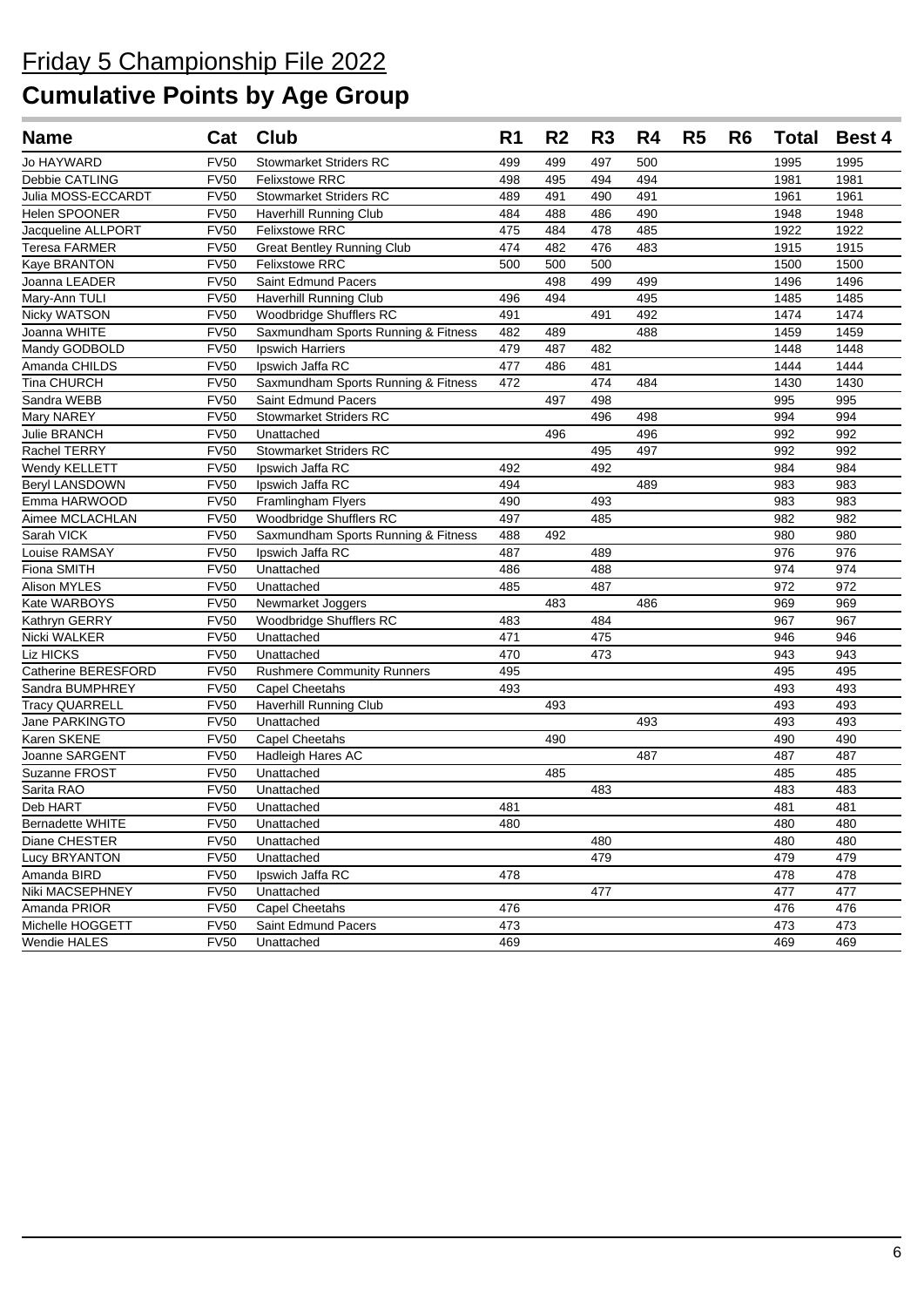| <b>Name</b>             | Cat         | <b>Club</b>                       | R <sub>1</sub> | R <sub>2</sub> | R <sub>3</sub> | R4  | R <sub>5</sub> | R <sub>6</sub> |      | <b>Total Best 4</b> |
|-------------------------|-------------|-----------------------------------|----------------|----------------|----------------|-----|----------------|----------------|------|---------------------|
| Sharon WARLAND          | <b>FV55</b> | <b>Stowmarket Striders RC</b>     | 495            | 496            | 497            | 498 |                |                | 1986 | 1986                |
| Jenny LYNCH             | <b>FV55</b> | <b>Felixstowe RRC</b>             | 492            | 492            | 493            | 496 |                |                | 1973 | 1973                |
| <b>Trish JARVIS</b>     | <b>FV55</b> | Jogging Made Easy                 | 491            | 491            | 492            | 495 |                |                | 1969 | 1969                |
| Emily COOPER-READE      | <b>FV55</b> | <b>Stowmarket Striders RC</b>     | 486            | 488            | 488            | 492 |                |                | 1954 | 1954                |
| Margaret DEASY          | <b>FV55</b> | <b>Colchester Harriers AC</b>     | 500            | 500            |                | 500 |                |                | 1500 | 1500                |
| Sandra MAYHEW           | <b>FV55</b> | <b>Stowmarket Striders RC</b>     | 499            | 499            | 500            |     |                |                | 1498 | 1498                |
| <b>Kirsty WEAVERS</b>   | <b>FV55</b> | <b>Saint Edmund Pacers</b>        | 498            | 498            | 499            |     |                |                | 1495 | 1495                |
| Denise WRIGHT           | <b>FV55</b> | <b>Stowmarket Striders RC</b>     | 489            | 490            | 491            |     |                |                | 1470 | 1470                |
| Kathy BISHOP            | <b>FV55</b> | <b>Great Bentley Running Club</b> | 494            | 497            |                |     |                |                | 991  | 991                 |
| Sil CLAY                | <b>FV55</b> | <b>Haverhill Running Club</b>     |                | 493            |                | 497 |                |                | 990  | 990                 |
| Ruth COWLIN             | <b>FV55</b> | Sudbury Joggers                   | 493            | 494            |                |     |                |                | 987  | 987                 |
| Jackie COLLINS          | <b>FV55</b> | <b>Felixstowe RRC</b>             |                | 486            | 490            |     |                |                | 976  | 976                 |
| Janice HOLMES           | <b>FV55</b> | Newmarket Joggers                 |                | 485            |                | 491 |                |                | 976  | 976                 |
| Julie HOCKEN            | <b>FV55</b> | Jogging Made Easy                 | 487            | 487            |                |     |                |                | 974  | 974                 |
| Karen AUSTIN            | <b>FV55</b> | Unattached                        | 485            |                |                | 488 |                |                | 973  | 973                 |
| <b>Helen SAAGI</b>      | FV55        | <b>Rushmere Community Runners</b> | 484            |                | 486            |     |                |                | 970  | 970                 |
| Sandy THOROGOOD         | <b>FV55</b> | Unattached                        |                |                |                | 499 |                |                | 499  | 499                 |
| <b>Bev SHORTLEY</b>     | <b>FV55</b> | <b>Great Bentley Running Club</b> |                |                | 498            |     |                |                | 498  | 498                 |
| Jackie HANN             | <b>FV55</b> | Sudbury Joggers                   | 497            |                |                |     |                |                | 497  | 497                 |
| <b>Marion PARKER</b>    | <b>FV55</b> | <b>Felixstowe RRC</b>             | 496            |                |                |     |                |                | 496  | 496                 |
| <b>Geraldine CLARKE</b> | <b>FV55</b> | <b>Framlingham Flyers</b>         |                |                | 496            |     |                |                | 496  | 496                 |
| Helen DUGGAN            | <b>FV55</b> | <b>Felixstowe RRC</b>             |                |                | 495            |     |                |                | 495  | 495                 |
| <b>Alison VINCENT</b>   | <b>FV55</b> | Unattached                        |                | 495            |                |     |                |                | 495  | 495                 |
| Diane EMSDEN            | <b>FV55</b> | Unattached                        |                |                | 494            |     |                |                | 494  | 494                 |
| Nathalie HOOPER         | <b>FV55</b> | Hadleigh Hares AC                 |                |                |                | 494 |                |                | 494  | 494                 |
| Rebecca JENNINGS        | <b>FV55</b> | Unattached                        |                |                |                | 493 |                |                | 493  | 493                 |
| Karen SHELLEY           | <b>FV55</b> | <b>Stowmarket Striders RC</b>     | 490            |                |                |     |                |                | 490  | 490                 |
| <b>Helen STACY</b>      | <b>FV55</b> | Unattached                        |                |                |                | 490 |                |                | 490  | 490                 |
| Grace JUDGE             | <b>FV55</b> | <b>Haverhill Running Club</b>     |                | 489            |                |     |                |                | 489  | 489                 |
| Tanya BARNES            | <b>FV55</b> | Vegan Runners UK                  |                |                | 489            |     |                |                | 489  | 489                 |
| <b>Jackie HENLEY</b>    | <b>FV55</b> | Newmarket Joggers                 |                |                |                | 489 |                |                | 489  | 489                 |
| Marion SIMMONS          | <b>FV55</b> | <b>Great Bentley Running Club</b> | 488            |                |                |     |                |                | 488  | 488                 |
| Daniela ELSTONE         | <b>FV55</b> | <b>Felixstowe RRC</b>             |                |                | 487            |     |                |                | 487  | 487                 |
| Marion GREENWOOD        | <b>FV55</b> | Unattached                        |                |                |                | 487 |                |                | 487  | 487                 |
| Caroline GLEED          | <b>FV55</b> | Unattached                        |                |                |                | 486 |                |                | 486  | 486                 |
| Jacqueline WILDING      | <b>FV55</b> | <b>Framlingham Flyers</b>         |                |                | 485            |     |                |                | 485  | 485                 |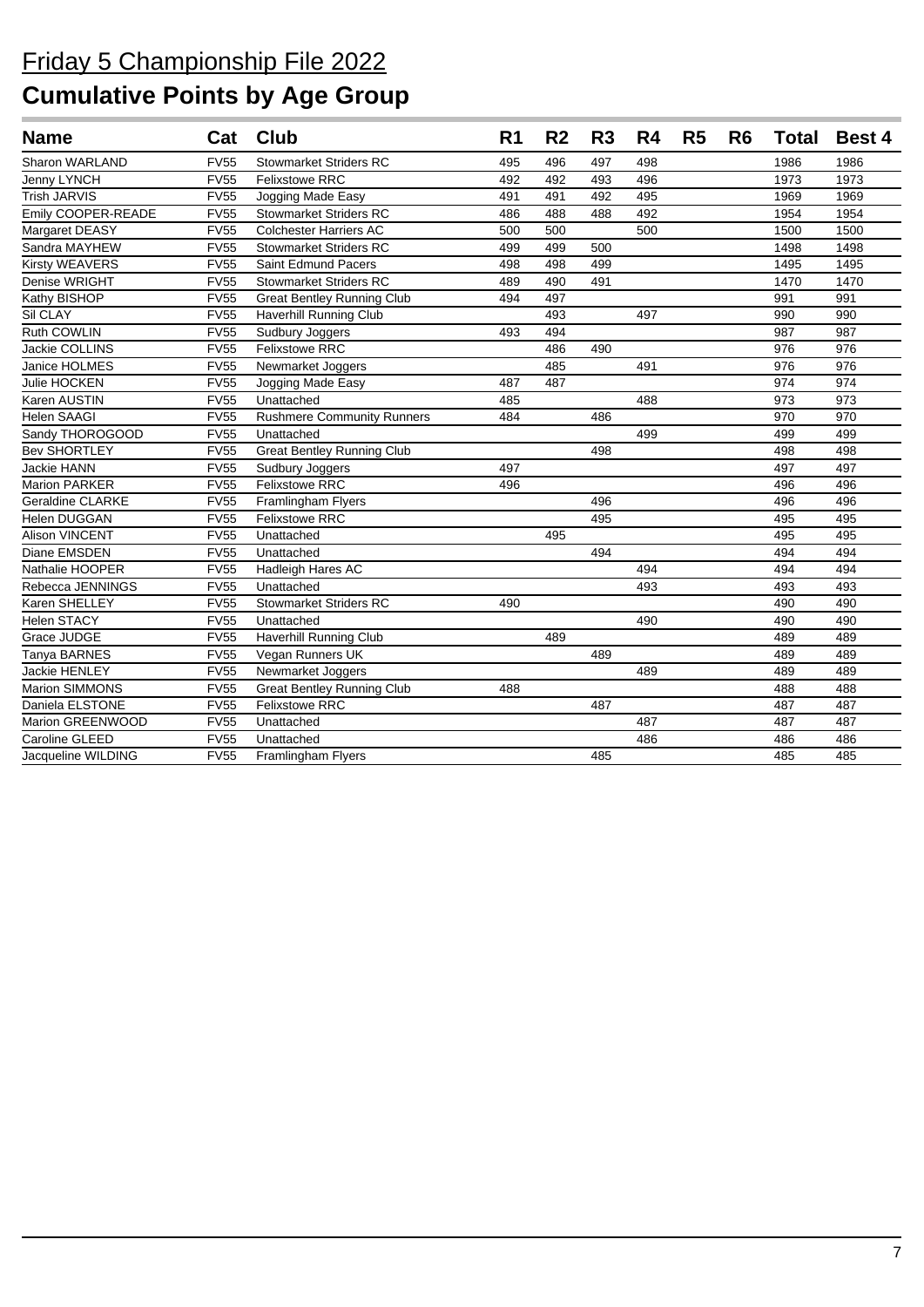| <b>Name</b>             | Cat         | Club                              | R <sub>1</sub> | R <sub>2</sub> | R <sub>3</sub> | R4  | R <sub>5</sub> | R <sub>6</sub> | Total | <b>Best 4</b> |
|-------------------------|-------------|-----------------------------------|----------------|----------------|----------------|-----|----------------|----------------|-------|---------------|
| Belinda GODBOLD         | <b>FV60</b> | Hadleigh Hares AC                 | 495            | 499            | 497            | 498 |                |                | 1989  | 1989          |
| Belinda PALMER-BARNES   | <b>FV60</b> | <b>Great Bentley Running Club</b> | 491            | 497            | 493            | 497 |                |                | 1978  | 1978          |
| Elaine ROBINSON         | <b>FV60</b> | <b>Stowmarket Striders RC</b>     | 490            | 495            | 490            | 495 |                |                | 1970  | 1970          |
| Rebecca PITTMAN         | <b>FV60</b> | <b>Springfield Striders RC</b>    | 500            |                | 500            | 500 |                |                | 1500  | 1500          |
| <b>Ruth ACWORTH</b>     | <b>FV60</b> | Woodbridge Shufflers RC           | 498            | 500            | 499            |     |                |                | 1497  | 1497          |
| Jenny SHEAHAN           | <b>FV60</b> | Eastern Masters AC                | 496            |                | 498            | 499 |                |                | 1493  | 1493          |
| <b>Bobbie SAUERZAPF</b> | <b>FV60</b> | Bungay Black Dog RC               | 494            | 498            | 495            |     |                |                | 1487  | 1487          |
| <b>Jo WHELAN</b>        | <b>FV60</b> | <b>Felixstowe RRC</b>             |                | 496            | 492            |     |                |                | 988   | 988           |
| Susannah ROSENBERG      | <b>FV60</b> | Ipswich Triathlon Club            |                | 494            | 489            |     |                |                | 983   | 983           |
| Tania PATERSON          | <b>FV60</b> | Unattached                        | 488            |                | 491            |     |                |                | 979   | 979           |
| Sandra ROBERTS          | <b>FV60</b> | Ipswich Jaffa RC                  | 499            |                |                |     |                |                | 499   | 499           |
| <b>Jackie WASTELL</b>   | <b>FV60</b> | London Heathside                  | 497            |                |                |     |                |                | 497   | 497           |
| Nicola STEVENSON        | <b>FV60</b> | <b>Felixstowe RRC</b>             |                |                | 496            |     |                |                | 496   | 496           |
| <b>Gill CHARLTON</b>    | <b>FV60</b> | <b>Stowmarket Striders RC</b>     |                |                |                | 496 |                |                | 496   | 496           |
| <b>Hilary COOK</b>      | <b>FV60</b> | Ipswich Harriers                  |                |                | 494            |     |                |                | 494   | 494           |
| Gillian ROGERS          | <b>FV60</b> | Unattached                        |                |                |                | 494 |                |                | 494   | 494           |
| Jenny CHURCH            | <b>FV60</b> | <b>Felixstowe RRC</b>             | 493            |                |                |     |                |                | 493   | 493           |
| Susan HUNTER            | <b>FV60</b> | Unattached                        |                | 493            |                |     |                |                | 493   | 493           |
| Sally GARNHAM           | <b>FV60</b> | <b>Felixstowe RRC</b>             | 492            |                |                |     |                |                | 492   | 492           |
| Jule RACE               | <b>FV60</b> | Unattached                        | 489            |                |                |     |                |                | 489   | 489           |
| Gina DIMASCIO           | <b>FV60</b> | Unattached                        | 487            |                |                |     |                |                | 487   | 487           |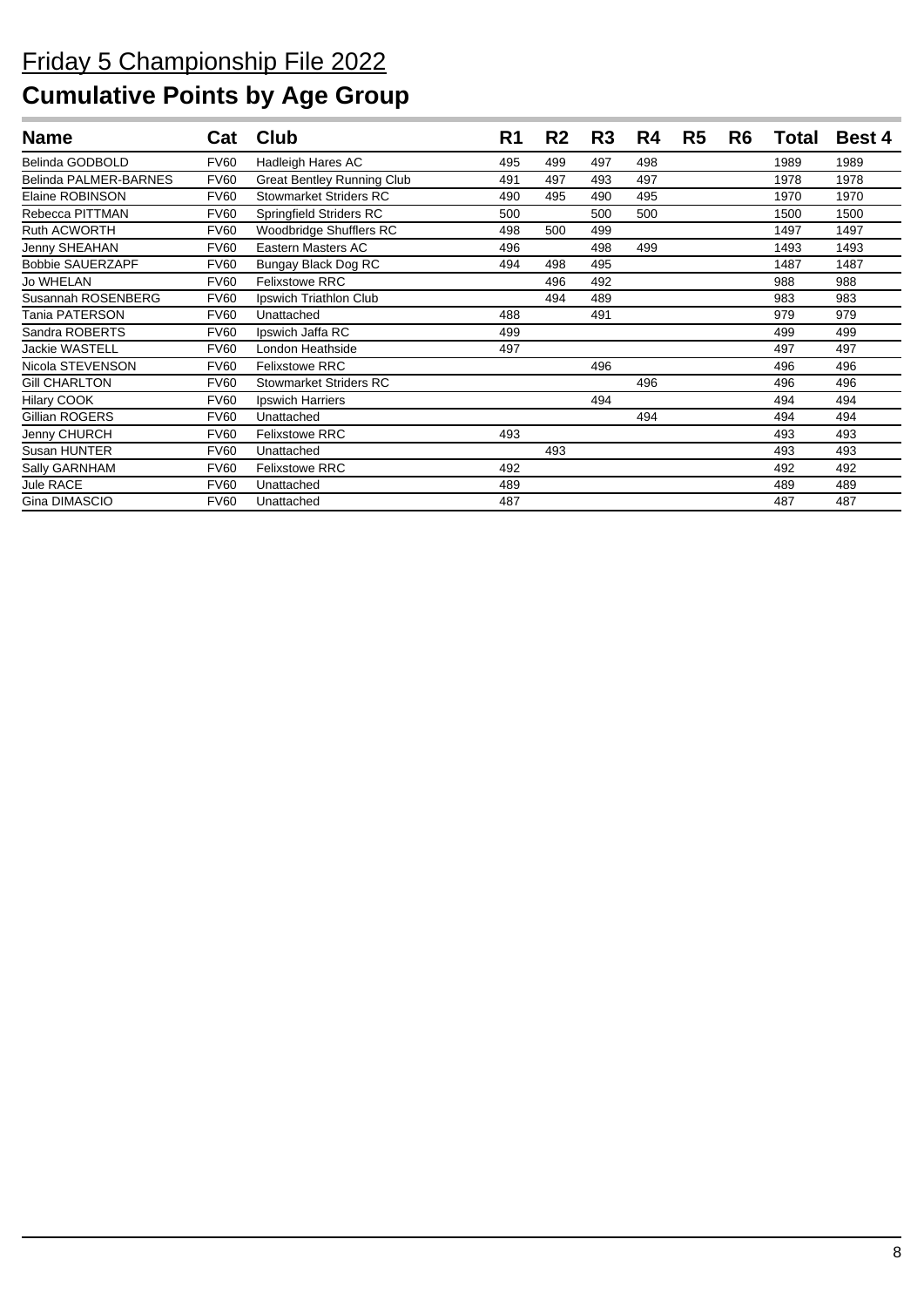| <b>Name</b>            | Cat         | Club                      | R1  | R2  | R3  | R4  | R5 | R6 | Total | <b>Best 4</b> |
|------------------------|-------------|---------------------------|-----|-----|-----|-----|----|----|-------|---------------|
| Simone SUTHERLAND      | <b>FV65</b> | Framlingham Flyers        | 496 | 498 | 495 |     |    |    | 1489  | 1489          |
| Jenny MORGAN           | <b>FV65</b> | Saint Edmund Pacers       |     |     | 500 | 500 |    |    | 1000  | 1000          |
| <b>Christine MARSH</b> | <b>FV65</b> | Stowmarket Striders RC    | 500 |     | 499 |     |    |    | 999   | 999           |
| Cheryl TRUNDLE         | <b>FV65</b> | Haverhill Running Club    |     | 500 |     | 499 |    |    | 999   | 999           |
| Jackie CUNINGHAME      | <b>FV65</b> | Stowmarket Striders RC    |     | 499 |     | 498 |    |    | 997   | 997           |
| <b>Vivienne TAYLOR</b> | <b>FV65</b> | <b>Framlingham Flyers</b> | 498 |     | 498 |     |    |    | 996   | 996           |
| Caroline MCINTOSH      | <b>FV65</b> | Newmarket Joggers         |     | 497 |     | 496 |    |    | 993   | 993           |
| Mary BURGESS           | <b>FV65</b> | <b>Felixstowe RRC</b>     | 499 |     |     |     |    |    | 499   | 499           |
| Annette HUGGINS        | <b>FV65</b> | Framlingham Flyers        | 497 |     |     |     |    |    | 497   | 497           |
| Angela CHERRETT        | <b>FV65</b> | Framlingham Flyers        |     |     |     | 497 |    |    | 497   | 497           |
| Julie HASELWOOD        | <b>FV65</b> | Ipswich Jaffa RC          |     |     | 497 |     |    |    | 497   | 497           |
| Sue HARGADON           | <b>FV65</b> | Woodbridge Shufflers RC   |     |     | 496 |     |    |    | 496   | 496           |
| Joanna MEYER           | <b>FV65</b> | Unattached                |     |     |     | 495 |    |    | 495   | 495           |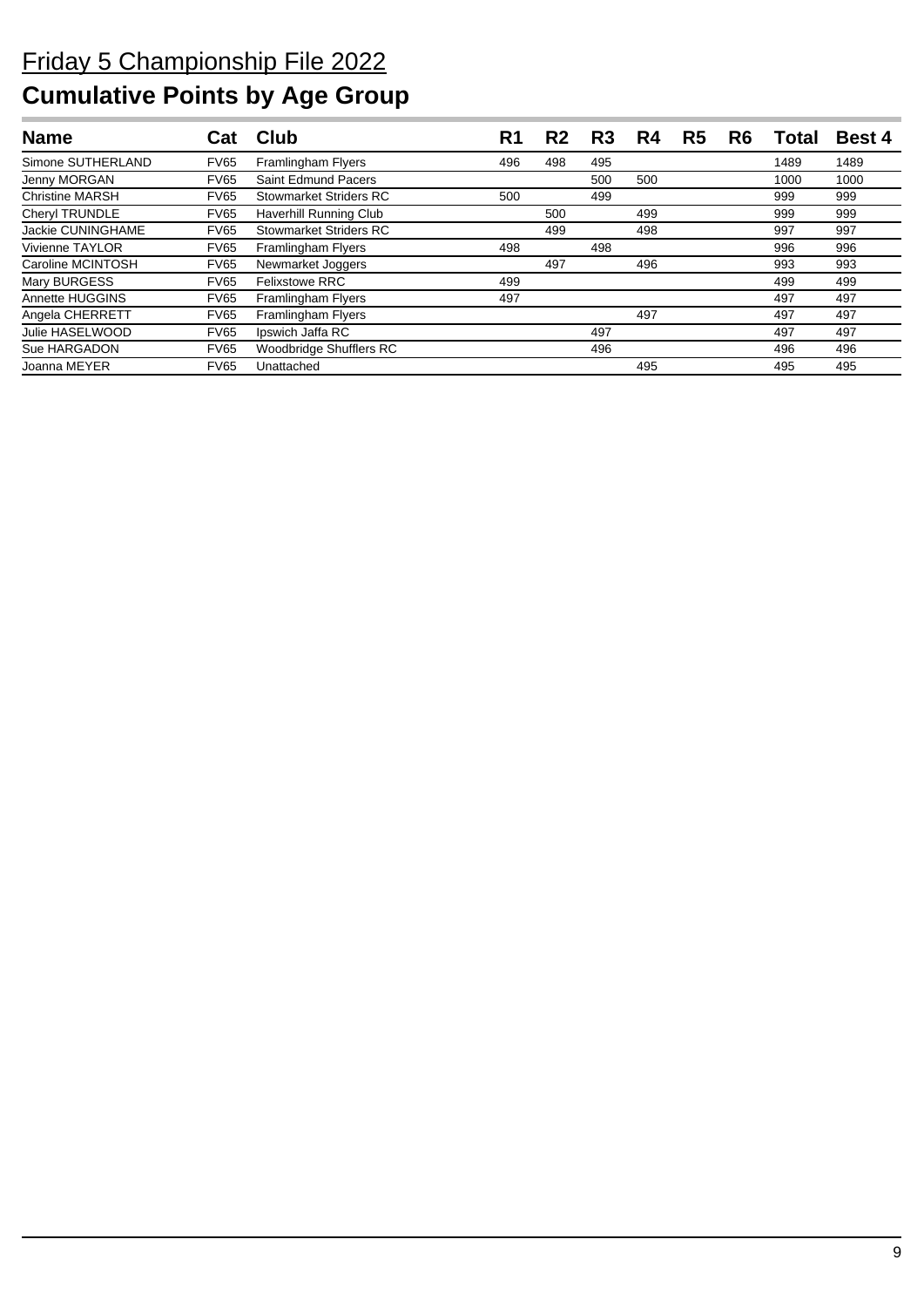| <b>Name</b>           | Cat     | <b>Club</b>                       | R1  | R?  | R <sub>3</sub> | R4  | R5 | R6 | Total | <b>Best 4</b> |
|-----------------------|---------|-----------------------------------|-----|-----|----------------|-----|----|----|-------|---------------|
| <b>Teresa TRANTER</b> | FV70+   | Sudbury Joggers                   | 500 | 500 | 500            | 500 |    |    | 2000  | 2000          |
| Maureen WRIGHT        | $FV70+$ | Ipswich Jaffa RC                  | 498 |     | 498            |     |    |    | 996   | 996           |
| Ethel MATHEWS         | $FV70+$ | Unattached                        | 499 |     |                |     |    |    | 499   | 499           |
| Veronica MANLY        | $FV70+$ | Unattached                        |     |     | 499            |     |    |    | 499   | 499           |
| Barbara LAW           | FV70+   | <b>Great Bentley Running Club</b> | 497 |     |                |     |    |    | 497   | 497           |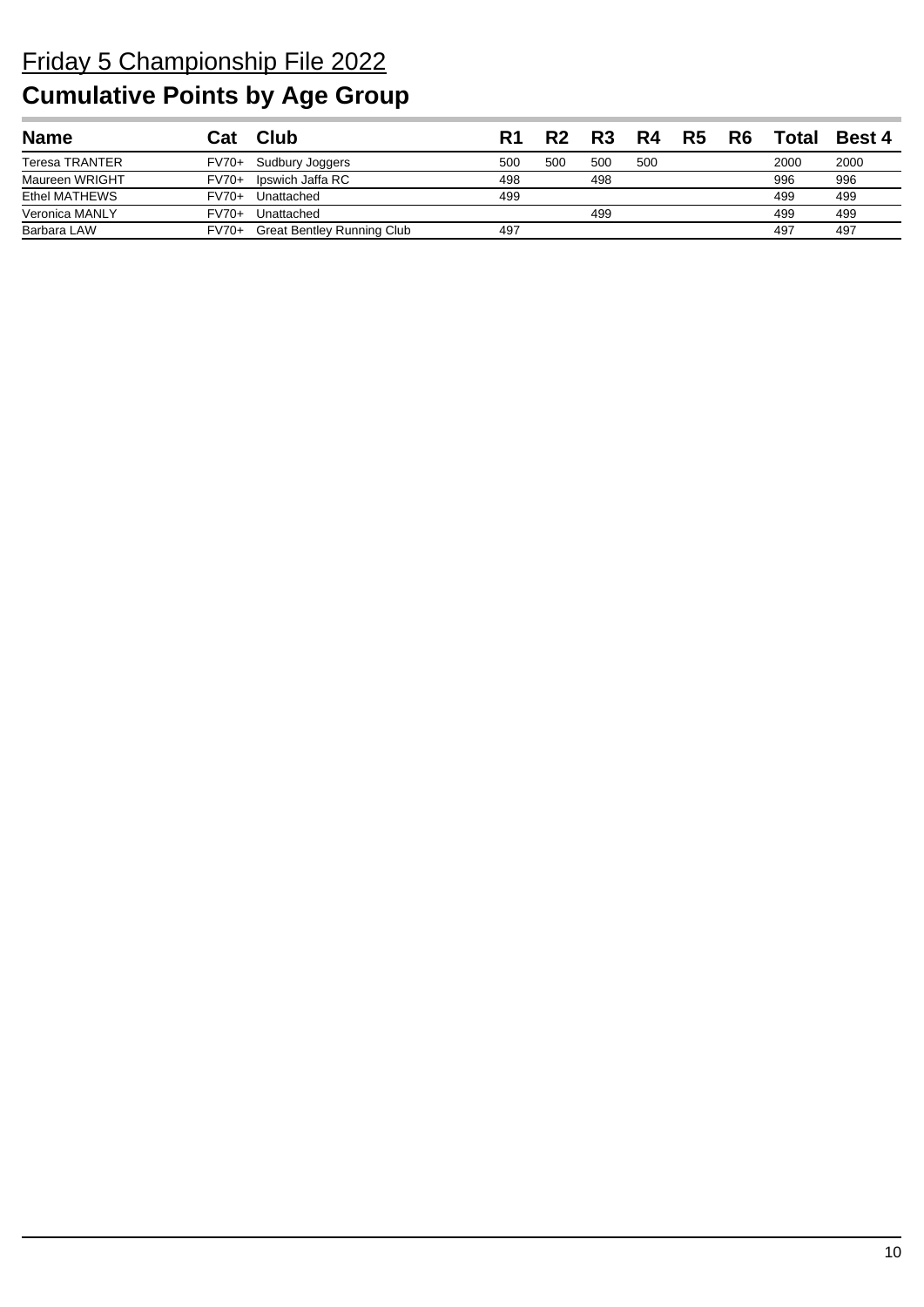| <b>Name</b>                        | Cat                    | <b>Club</b>                                              | R <sub>1</sub> | R <sub>2</sub> | R <sub>3</sub> | R4         | R <sub>5</sub> | R <sub>6</sub> | <b>Total</b> | <b>Best 4</b> |
|------------------------------------|------------------------|----------------------------------------------------------|----------------|----------------|----------------|------------|----------------|----------------|--------------|---------------|
| <b>Henry CATLING</b>               | <b>MS</b>              | Felixstowe RRC                                           | 488            | 493            | 492            | 490        |                |                | 1963         | 1963          |
| Neil SMITH                         | <b>MS</b>              | <b>Framlingham Flyers</b>                                | 477            | 486            | 489            | 481        |                |                | 1933         | 1933          |
| George WRIGHT                      | MS                     | <b>Stowmarket Striders RC</b>                            | 470            | 483            | 482            | 478        |                |                | 1913         | 1913          |
| Jamie BRANDON                      | <b>MS</b>              | Ipswich Phoenix Running Club                             | 462            | 476            | 470            | 467        |                |                | 1875         | 1875          |
| Mark KING                          | <b>MS</b>              | <b>Felixstowe RRC</b>                                    | 450            | 468            | 464            | 463        |                |                | 1845         | 1845          |
| Hayden FORDER                      | <b>MS</b>              | Unattached                                               | 444            | 464            | 459            | 460        |                |                | 1827         | 1827          |
| Gary INGRAM                        | <b>MS</b>              | Ipswich Jaffa RC                                         | 445            | 466            | 454            | 457        |                |                | 1822         | 1822          |
| Robert KEMP                        | <b>MS</b>              | <b>Felixstowe RRC</b>                                    | 440            | 462            | 451            | 454        |                |                | 1807         | 1807          |
| <b>Oliver MANNING</b>              | <b>MS</b>              | Kesgrave Kruisers                                        | 498            | 499            | 499            |            |                |                | 1496         | 1496          |
| Aden BELL                          | <b>MS</b>              | Hadleigh Hares AC                                        | 494            |                | 498            | 497        |                |                | 1489         | 1489          |
| <b>Jack NOBLE</b>                  | <b>MS</b><br><b>MS</b> | Ipswich Jaffa RC                                         | 496            | 494            | 496<br>495     | 491<br>494 |                |                | 1483<br>1483 | 1483<br>1483  |
| Joseph BENDALL<br>James WILSON     | ΜS                     | Newmarket Joggers<br>Saxmundham Sports Running & Fitness | 486            |                | 493            | 492        |                |                | 1471         | 1471          |
| Oliver WATSON                      | <b>MS</b>              | Ipswich Jaffa RC                                         | 490            |                | 494            | 487        |                |                | 1471         | 1471          |
| James WITHAMS                      | <b>MS</b>              | Vegan Runners UK                                         | 485            | 491            |                | 488        |                |                | 1464         | 1464          |
| Jamie FITTOCK                      | <b>MS</b>              | Saint Edmund Pacers                                      |                | 482            | 484            | 482        |                |                | 1448         | 1448          |
| Morgan MOORE                       | <b>MS</b>              | <b>Stowmarket Striders RC</b>                            | 472            | 487            | 483            |            |                |                | 1442         | 1442          |
| Kyle CHURCH                        | <b>MS</b>              | Saxmundham Sports Running & Fitness                      | 476            |                | 481            | 476        |                |                | 1433         | 1433          |
| Chris WONG                         | <b>MS</b>              | Saxmundham Sports Running & Fitness                      | 471            | 479            |                | 480        |                |                | 1430         | 1430          |
| William TAYLOR                     | <b>MS</b>              | Framlingham Flyers                                       | 463            | 475            |                | 474        |                |                | 1412         | 1412          |
| Miles BERRY                        | <b>MS</b>              | Framlingham Flyers                                       | 460            | 473            |                | 470        |                |                | 1403         | 1403          |
| Tom ROBINSON                       | <b>MS</b>              | <b>Stowmarket Striders RC</b>                            |                | 470            | 468            | 465        |                |                | 1403         | 1403          |
| <b>Neil DENNIS</b>                 | <b>MS</b>              | <b>Stowmarket Striders RC</b>                            | 459            | 474            |                | 468        |                |                | 1401         | 1401          |
| Jamie BARCLAY                      | ΜS                     | Saint Edmund Pacers                                      |                | 465            | 471            | 461        |                |                | 1397         | 1397          |
| Jamie JACKSON                      | <b>MS</b>              | Unattached                                               |                | 463            | 456            | 459        |                |                | 1378         | 1378          |
| Karl CRIDLAND                      | <b>MS</b>              | Unattached                                               |                | 461            | 450            | 455        |                |                | 1366         | 1366          |
| Jack NIXON                         | <b>MS</b>              | Saint Edmund Pacers                                      |                |                | 500            | 499        |                |                | 999          | 999           |
| Gary TAYLOR                        | <b>MS</b>              | Felixstowe RRC                                           | 497            | 498            |                |            |                |                | 995          | 995           |
| Chay HOPKINS                       | <b>MS</b>              | <b>Haverhill Running Club</b>                            |                | 496            | 497            |            |                |                | 993          | 993           |
| Samuel BURDETT                     | <b>MS</b><br><b>MS</b> | <b>Stowmarket Striders RC</b><br>Unattached              | 492            | 495            |                |            |                |                | 987          | 987           |
| Chris GREEN<br><b>Stuart PRICE</b> | <b>MS</b>              | Unattached                                               | 493            | 492            | 491            | 493        |                |                | 985<br>984   | 985<br>984    |
| Will WHITE                         | <b>MS</b>              | <b>Felixstowe RRC</b>                                    | 487            |                |                | 495        |                |                | 982          | 982           |
| Haydn WADE                         | <b>MS</b>              | Unattached                                               | 489            |                |                | 489        |                |                | 978          | 978           |
| Alexander MCKAIL                   | <b>MS</b>              | Framlingham Flyers                                       | 484            |                | 487            |            |                |                | 971          | 971           |
| Alex ARCHER                        | <b>MS</b>              | Ipswich Jaffa RC                                         | 481            | 489            |                |            |                |                | 970          | 970           |
| <b>Stewart WOODS</b>               | <b>MS</b>              | Framlingham Flyers                                       |                |                | 486            | 484        |                |                | 970          | 970           |
| Michael STROWGER                   | <b>MS</b>              | Unattached                                               | 480            |                | 488            |            |                |                | 968          | 968           |
| Ricky O'NEILL                      | <b>MS</b>              | Ipswich Jaffa RC                                         | 479            | 488            |                |            |                |                | 967          | 967           |
| Daniel SUMMERSGILL                 | MS                     | Ipswich Jaffa RC                                         | 473            |                | 485            |            |                |                | 958          | 958           |
| Lee BROWN                          | <b>MS</b>              | Unattached                                               |                | 477            |                | 475        |                |                | 952          | 952           |
| <b>Geraint WHITE</b>               | MS                     | Ipswich Jaffa RC                                         | 483            |                |                | 466        |                |                | 949          | 949           |
| <b>Gary PARKER</b>                 | <b>MS</b>              | Unattached                                               | 469            |                | 479            |            |                |                | 948          | 948           |
| Nick FALIVENO                      | <b>MS</b>              | Unattached                                               |                |                | 475            | 473        |                |                | 948          | 948           |
| <b>Christopher FULLER</b>          | <b>MS</b>              | Saxmundham Sports Running & Fitness                      | 461            |                | 474<br>469     | 472        |                |                | 946          | 946<br>930    |
| Daniel SMITH<br>Peter WOODS        | <b>MS</b><br>MS        | Woodbridge Shufflers RC<br><b>Felixstowe RRC</b>         |                | 467            | 462            |            |                |                | 930<br>929   | 929           |
| Conner BILNER                      | MS                     | Ipswich Jaffa RC                                         | 456            |                |                | 471        |                |                | 927          | 927           |
| Freddie TURNER                     | MS                     | Framlingham Flyers                                       | 451            |                | 466            |            |                |                | 917          | 917           |
| Kyle FILBY                         | <b>MS</b>              | Unattached                                               | 455            |                | 461            |            |                |                | 916          | 916           |
| Matthew SALISBURY                  | <b>MS</b>              | Unattached                                               |                |                | 455            | 456        |                |                | 911          | 911           |
| Nathan HARVEY                      | <b>MS</b>              | Unattached                                               | 446            |                | 460            |            |                |                | 906          | 906           |
| Will SCHWER                        | MS                     | <b>Felixstowe RRC</b>                                    | 439            | 460            |                |            |                |                | 899          | 899           |
| Sam HARDWICK                       | <b>MS</b>              | <b>Stowmarket Striders RC</b>                            | 443            |                | 453            |            |                |                | 896          | 896           |
| <b>Tony GAVIN</b>                  | <b>MS</b>              | <b>Felixstowe RRC</b>                                    | 500            |                |                |            |                |                | 500          | 500           |
| Jonathan                           | <b>MS</b>              | Cambridge & Coleridge AC                                 |                | 500            |                |            |                |                | 500          | 500           |
| Michael GILBERT                    | <b>MS</b>              | Cambridge & Coleridge AC                                 |                |                |                | 500        |                |                | 500          | 500           |
| Jack WILKINSON                     | <b>MS</b>              | Ipswich Jaffa RC                                         | 499            |                |                |            |                |                | 499          | 499           |
| Cooper BERRY                       | <b>MS</b>              | <b>Best Athletics</b>                                    |                |                |                | 498        |                |                | 498          | 498           |
| Tom CRESSWELL                      | MS                     | <b>Colchester Harriers AC</b>                            |                | 497            |                |            |                |                | 497          | 497           |
| Craig SHAND                        | MS                     | Unattached                                               |                |                |                | 496        |                |                | 496          | 496           |
| Jonathan GLANFIELD                 | <b>MS</b>              | Felixstowe RRC                                           | 495            |                |                |            |                |                | 495          | 495           |
| Paul WAIN                          | MS                     | Ipswich Jaffa RC                                         | 491            |                |                |            |                |                | 491          | 491           |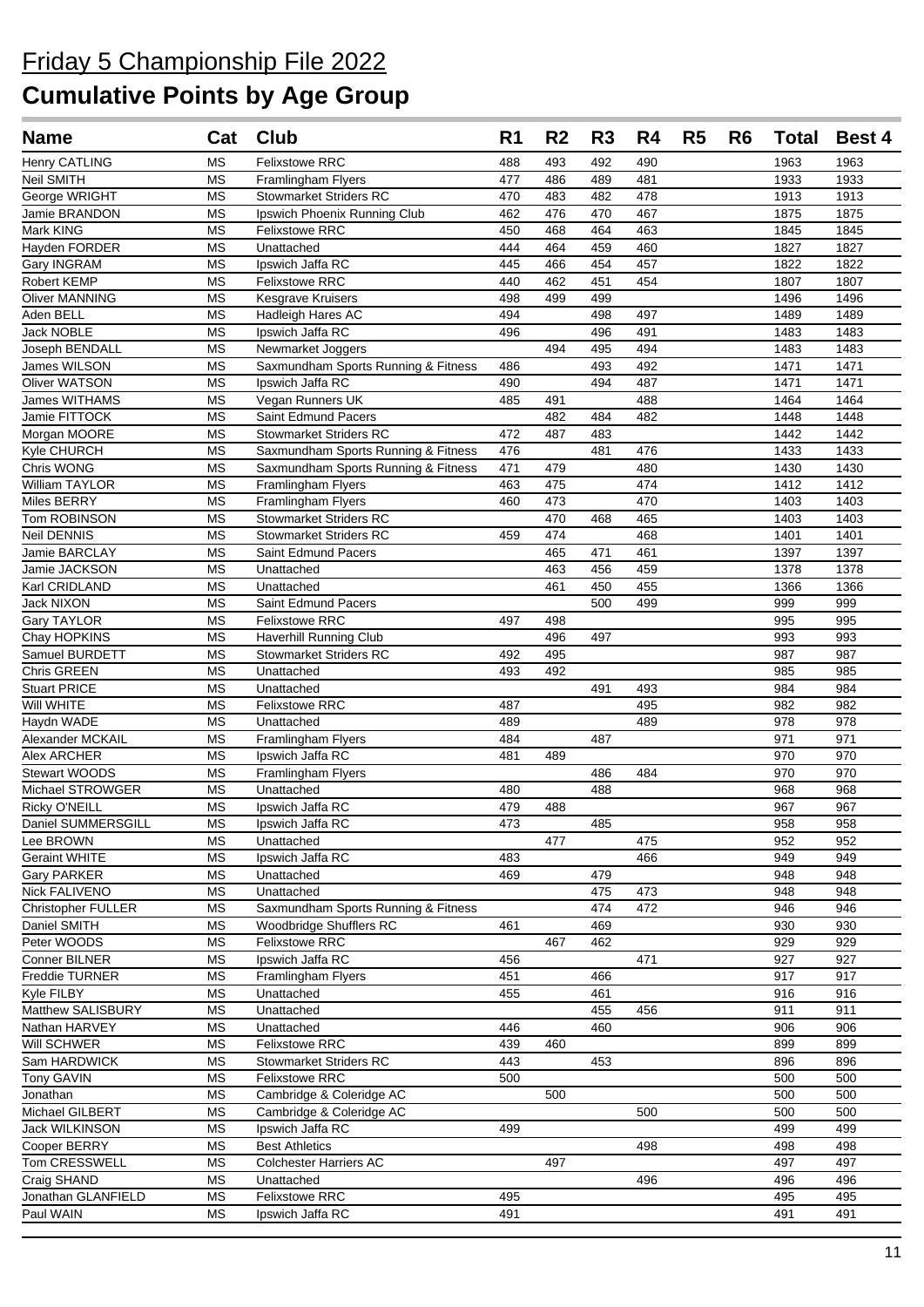| <b>Name</b>            |                        | Cat Club                            | R <sub>1</sub> | R <sub>2</sub> | R3  | R4  | R <sub>5</sub> | R <sub>6</sub> | Total | <b>Best 4</b> |
|------------------------|------------------------|-------------------------------------|----------------|----------------|-----|-----|----------------|----------------|-------|---------------|
| Oliver SCHOFIELD       | ΜS                     | Saint Edmund Pacers                 |                | 490            |     |     |                |                | 490   | 490           |
| Jonathan HOCKEN        | <b>MS</b>              | Unattached                          |                |                | 490 |     |                |                | 490   | 490           |
| Joe ROBSON             | <b>MS</b>              | Saint Edmund Pacers                 |                |                |     | 486 |                |                | 486   | 486           |
| Stephen HUSBAND        | МS                     | <b>Haverhill Running Club</b>       |                | 485            |     |     |                |                | 485   | 485           |
| Daniel STOCKS          | МS                     | Saint Edmund Pacers                 |                |                |     | 485 |                |                | 485   | 485           |
| Thomas CODLING         | <b>MS</b>              | TRISudbury                          |                | 484            |     |     |                |                | 484   | 484           |
| Jason BEETON           | <b>MS</b>              | Newmarket Joggers                   |                |                |     | 483 |                |                | 483   | 483           |
| <b>Charlton DAMANT</b> | <b>MS</b>              | <b>Ipswich Triathlon Club</b>       | 482            |                |     |     |                |                | 482   | 482           |
| Josh SCARLETT          | ΜS                     | Saint Edmund Pacers                 |                | 481            |     |     |                |                | 481   | 481           |
| Mike ONSLOW            | <b>MS</b>              | Unattached                          |                | 480            |     |     |                |                | 480   | 480           |
| Alex MCGREGOR          | <b>MS</b>              | Framlingham Flyers                  |                |                | 480 |     |                |                | 480   | 480           |
| Matt WESLEY            | <b>MS</b>              | Unattached                          |                |                |     | 479 |                |                | 479   | 479           |
| Alex MCCARTHY          | <b>MS</b>              | Unattached                          | 478            |                |     |     |                |                | 478   | 478           |
| Antony GREEN           | <b>MS</b>              | Saint Edmund Pacers                 |                | 478            |     |     |                |                | 478   | 478           |
| Michael BROWN          | <b>MS</b>              | Framlingham Flyers                  |                |                | 478 |     |                |                | 478   | 478           |
| Robert BLACKMAN        | <b>MS</b>              | <b>Great Bentley Running Club</b>   |                |                | 477 |     |                |                | 477   | 477           |
| <b>Ben DAVIES</b>      | <b>MS</b>              | Unattached                          |                |                |     | 477 |                |                | 477   | 477           |
| Thomas BEECROFT        | <b>MS</b>              | Unattached                          |                |                | 476 |     |                |                | 476   | 476           |
| Jacob HOWARD           | <b>MS</b>              | <b>Ipswich Triathlon Club</b>       | 475            |                |     |     |                |                | 475   | 475           |
| Andy ELLIS             | <b>MS</b>              | <b>Felixstowe RRC</b>               | 474            |                |     |     |                |                | 474   | 474           |
| Chris WRIGHT           | <b>MS</b>              | Unattached                          |                |                | 473 |     |                |                | 473   | 473           |
| Philip SCOULAR         | <b>MS</b>              | Unattached                          |                | 472            |     |     |                |                | 472   | 472           |
| George TWEED           | <b>MS</b>              | Framlingham Flyers                  |                |                | 472 |     |                |                | 472   | 472           |
| <b>Tony SMART</b>      | <b>MS</b>              | Unattached                          |                | 471            |     |     |                |                | 471   | 471           |
| Dan STEPTOE-THOMPSON   | <b>MS</b>              | <b>Boxted Runners</b>               |                | 469            |     |     |                |                | 469   | 469           |
| Matthew DAVIES         | MS                     | Unattached                          |                |                |     | 469 |                |                | 469   | 469           |
| Peter SQUIRRELL        | <b>MS</b>              | Ipswich Jaffa RC                    | 468            |                |     |     |                |                | 468   | 468           |
| Neill READHEAD         | <b>MS</b>              | Saxmundham Sports Running & Fitness | 467            |                |     |     |                |                | 467   | 467           |
| Charles LAYZELL        | <b>MS</b>              | Ipswich Phoenix Running Club        |                |                | 467 |     |                |                | 467   | 467           |
| Adam PLUMMER           | <b>MS</b>              | Unattached                          | 466            |                |     |     |                |                | 466   | 466           |
| Derek HOOD             | <b>MS</b>              | Ipswich Jaffa RC                    | 465            |                |     |     |                |                | 465   | 465           |
| Matthew YEATTS         | <b>MS</b>              | Unattached                          |                |                | 465 |     |                |                | 465   | 465           |
| Daniel JONES           | <b>MS</b>              | Ipswich Harriers                    | 464            |                |     |     |                |                | 464   | 464           |
| Simon STUTELEY         | <b>MS</b>              | Unattached                          |                |                |     | 464 |                |                | 464   | 464           |
| Gavin HORREX           | <b>MS</b>              | Ipswich Phoenix Running Club        |                |                | 463 |     |                |                | 463   | 463           |
| Ryan BRUTY             | <b>MS</b>              | Saint Edmund Pacers                 |                |                |     | 462 |                |                | 462   | 462           |
| Tom CROWTHER           | MS                     | Unattached                          | 458            |                |     |     |                |                | 458   | 458           |
| <b>Ryan MCNEILL</b>    | <b>MS</b>              | Hadleigh Hares AC                   |                |                | 458 |     |                |                | 458   | 458           |
| Steven ALDER           | <b>MS</b>              | Witham RC                           |                |                |     | 458 |                |                | 458   | 458           |
| Stephen JONES          | $\overline{\text{MS}}$ | Unattached                          | 457            |                |     |     |                |                | 457   | 457           |
| <b>Stuart HUNT</b>     | <b>MS</b>              | Hadleigh Hares AC                   |                |                | 457 |     |                |                | 457   | 457           |
| John DRIVER            | <b>MS</b>              | <b>Felixstowe RRC</b>               | 454            |                |     |     |                |                | 454   | 454           |
| Matthew ARNOLD         | <b>MS</b>              | Unattached                          | 453            |                |     |     |                |                | 453   | 453           |
| Shane BROWNLEE         | <b>MS</b>              | Unattached                          | 452            |                |     |     |                |                | 452   | 452           |
| Michael SHELDRAKE      | MS                     | <b>Rushmere Community Runners</b>   |                |                | 452 |     |                |                | 452   | 452           |
| Alex HERMON            | MS                     | Unattached                          | 449            |                |     |     |                |                | 449   | 449           |
| Daniel WARD            | <b>MS</b>              | Unattached                          | 448            |                |     |     |                |                | 448   | 448           |
| <b>Michael BURRIS</b>  | <b>MS</b>              | Thetford AC                         | 447            |                |     |     |                |                | 447   | 447           |
| Craig SMITH            | MS                     | Saint Edmund Pacers                 | 442            |                |     |     |                |                | 442   | 442           |
| Aiden JAKUBIK          | МS                     | Unattached                          | 441            |                |     |     |                |                | 441   | 441           |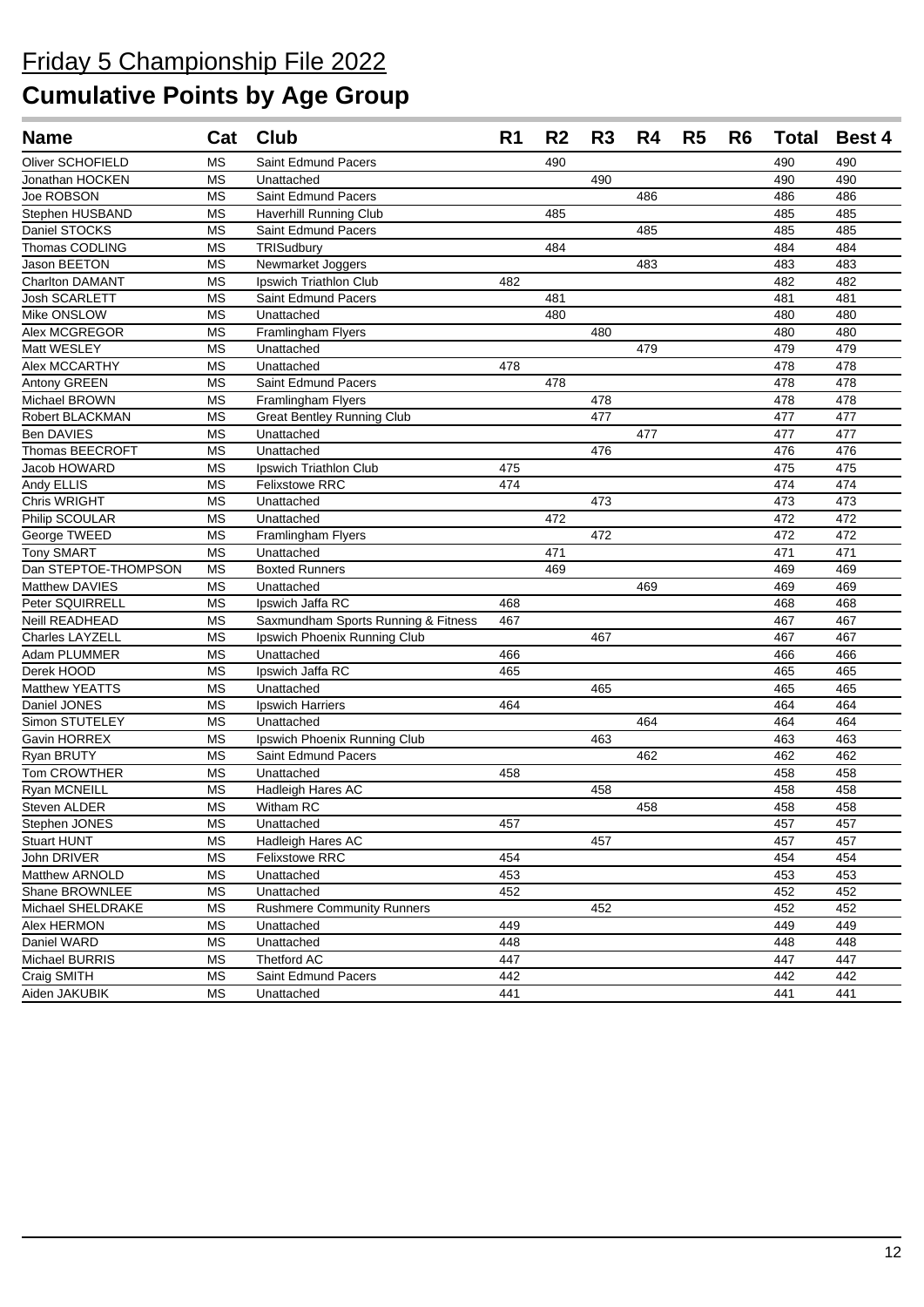| <b>Name</b>          | Car         | Club                      | R1  | R2  | R <sub>3</sub> | R4  | R5 | R6 | Total | <b>Best 4</b> |
|----------------------|-------------|---------------------------|-----|-----|----------------|-----|----|----|-------|---------------|
| Dylan BRADNAM        | <b>MU20</b> | Saint Edmund Pacers       | 497 | 498 | 499            | 497 |    |    | 1991  | 1991          |
| Jake HAYWARD         | <b>MU20</b> | Stowmarket Striders RC    | 498 | 499 | 495            | 499 |    |    | 1991  | 1991          |
| Joe WEBB             | <b>MU20</b> | Saint Edmund Pacers       | 496 | 496 | 496            | 493 |    |    | 1981  | 1981          |
| <b>Ben JACKSON</b>   | <b>MU20</b> | Unattached                | 494 | 495 | 494            | 492 |    |    | 1975  | 1975          |
| <b>Freddie ADAMS</b> | <b>MU20</b> | Ipswich Harriers          | 499 | 500 | 500            |     |    |    | 1499  | 1499          |
| <b>Ben PHILLIPS</b>  | <b>MU20</b> | Haverhill Running Club    |     | 497 | 498            | 495 |    |    | 1490  | 1490          |
| <b>Ben BAYLY</b>     | <b>MU20</b> | Unattached                | 500 |     |                | 500 |    |    | 1000  | 1000          |
| <b>Matthew LAST</b>  | <b>MU20</b> | Unattached                |     |     | 497            | 494 |    |    | 991   | 991           |
| Luke HEATHER         | <b>MU20</b> | Stowmarket Striders RC    |     |     |                | 498 |    |    | 498   | 498           |
| William HOLLANDS     | <b>MU20</b> | Unattached                |     |     |                | 496 |    |    | 496   | 496           |
| Leo BANFIELD         | <b>MU20</b> | Unattached                | 495 |     |                |     |    |    | 495   | 495           |
| Owen COX             | <b>MU20</b> | <b>Framlingham Flyers</b> |     |     | 493            |     |    |    | 493   | 493           |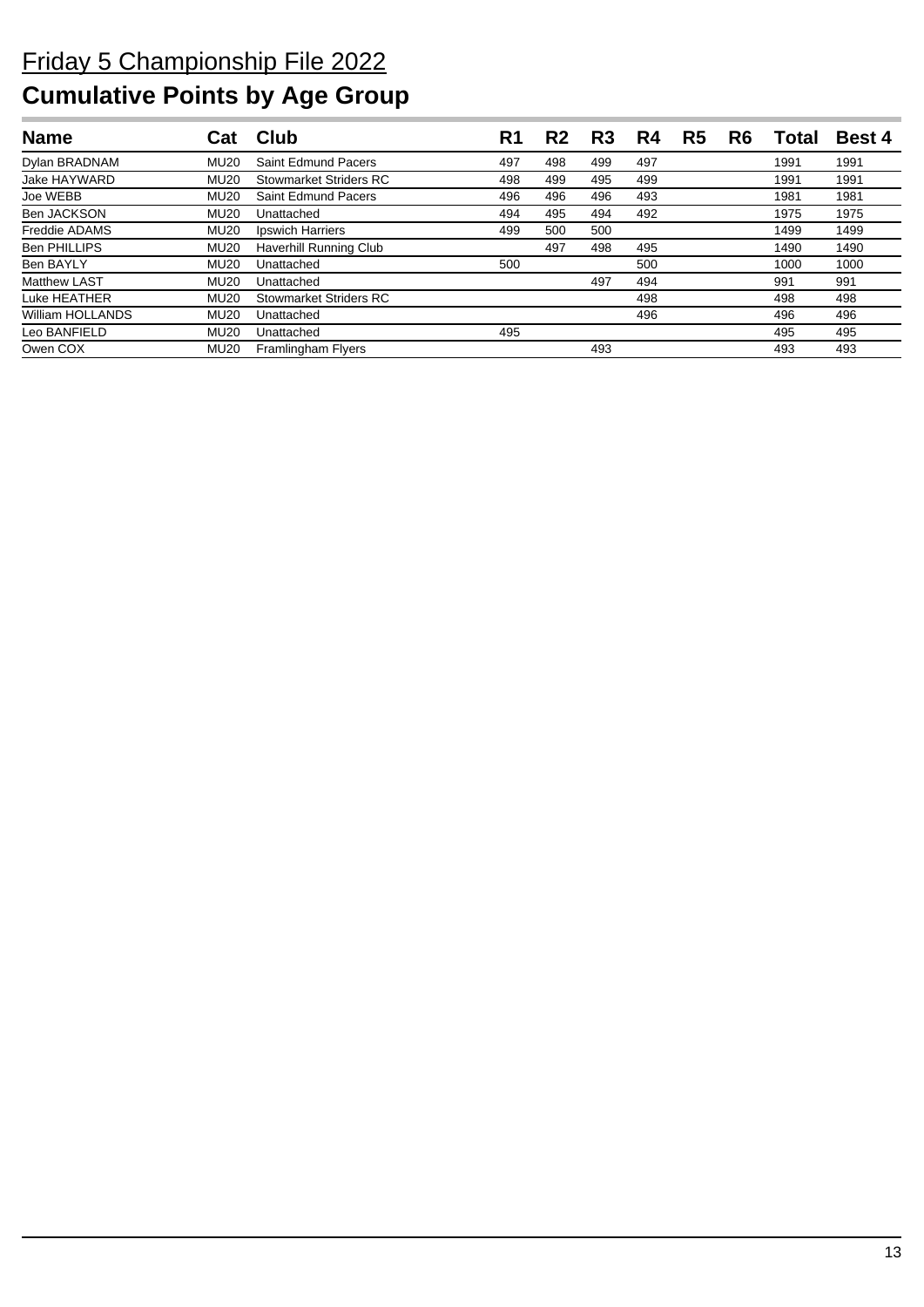| <b>Name</b>                              | Cat                        | <b>Club</b>                       | R <sub>1</sub> | R <sub>2</sub> | R <sub>3</sub> | R4  | R <sub>5</sub> | R <sub>6</sub> | <b>Total</b> | <b>Best 4</b> |
|------------------------------------------|----------------------------|-----------------------------------|----------------|----------------|----------------|-----|----------------|----------------|--------------|---------------|
| Mark HAYWARD                             | <b>MV40</b>                | Newmarket Joggers                 | 499            | 500            | 497            | 497 |                |                | 1993         | 1993          |
| Aidan COUGHLAN                           | <b>MV40</b>                | <b>Felixstowe RRC</b>             | 498            | 499            | 496            | 496 |                |                | 1989         | 1989          |
| Nicholas CLARKE                          | MV40                       | Ipswich Jaffa RC                  | 494            | 494            | 493            | 494 |                |                | 1975         | 1975          |
| Andrew SOUTHWOOD                         | <b>MV40</b>                | Saint Edmund Pacers               | 491            | 493            | 491            | 495 |                |                | 1970         | 1970          |
| Tom ALEXANDER                            | <b>MV40</b>                | Woodbridge Shufflers RC           | 492            | 492            | 488            | 493 |                |                | 1965         | 1965          |
| Alastair READ                            | <b>MV40</b>                | <b>Felixstowe RRC</b>             | 489            | 491            | 489            | 490 |                |                | 1959         | 1959          |
| <b>Neil CATLEY</b>                       | <b>MV40</b>                | Kesgrave Kruisers                 | 487            | 490            | 485            | 487 |                |                | 1949         | 1949          |
| Andrew CHATFIELD                         | <b>MV40</b>                | Capel Cheetahs                    | 480            | 487            | 480            | 478 |                |                | 1925         | 1925          |
| Daniel WHYMARK                           | MV40                       | <b>Great Bentley Running Club</b> | 476            | 481            | 476            | 476 |                |                | 1909         | 1909          |
| Ben CHILDS                               | <b>MV40</b>                | Unattached                        | 473            | 479            | 475            | 479 |                |                | 1906         | 1906          |
| <b>Steve KIRK</b>                        | <b>MV40</b>                | Framlingham Flyers                | 470            | 478            | 469            | 473 |                |                | 1890         | 1890          |
| James BRIGGS                             | <b>MV40</b>                | Unattached                        | 467            | 476            | 467            | 472 |                |                | 1882         | 1882          |
| Neil POLLARD                             | <b>MV40</b>                | Newmarket Joggers                 | 500            |                | 499            | 499 |                |                | 1498         | 1498          |
| James SMITH                              | <b>MV40</b>                | Newmarket Joggers                 | 497            | 498            | 495            |     |                |                | 1490         | 1490          |
| James CORNISH                            | <b>MV40</b><br><b>MV40</b> | Woodbridge Shufflers RC           | 495<br>486     | 496            | 494<br>486     | 488 |                |                | 1485<br>1460 | 1485<br>1460  |
| Ashley SMY<br><b>Tim NAISH</b>           | <b>MV40</b>                | Ipswich Jaffa RC                  | 482            |                | 484            | 486 |                |                | 1452         | 1452          |
| Steve NEUMANN                            | <b>MV40</b>                | Kesgrave Kruisers<br>Unattached   | 479            | 485            |                | 485 |                |                | 1449         | 1449          |
| Tom AYKROYD                              | <b>MV40</b>                | <b>Felixstowe RRC</b>             | 483            |                | 483            | 480 |                |                | 1446         | 1446          |
| Neil HUNTING                             | <b>MV40</b>                | Unattached                        | 471            |                | 470            | 475 |                |                | 1416         | 1416          |
| David BREWSTER                           | <b>MV40</b>                | <b>Felixstowe RRC</b>             | 472            | 471            |                | 468 |                |                | 1411         | 1411          |
| <b>Brett DEAKIN</b>                      | MV40                       | <b>Felixstowe RRC</b>             | 466            | 475            | 468            |     |                |                | 1409         | 1409          |
| Gavin ALEXANDER                          | <b>MV40</b>                | Unattached                        | 463            | 473            | 465            |     |                |                | 1401         | 1401          |
| Danny ROCK                               | MV40                       | <b>Felixstowe RRC</b>             |                |                | 500            | 500 |                |                | 1000         | 1000          |
| Denys OLEFIR                             | <b>MV40</b>                | Saint Edmund Pacers               |                |                | 498            | 498 |                |                | 996          | 996           |
| Gavin DAVIES                             | MV40                       | Ipswich Jaffa RC                  | 493            |                | 492            |     |                |                | 985          | 985           |
| Ben JEFFERY                              | <b>MV40</b>                | Saint Edmund Pacers               | 490            |                |                | 492 |                |                | 982          | 982           |
| Westley WALKER                           | <b>MV40</b>                | Unattached                        |                |                | 490            | 491 |                |                | 981          | 981           |
| Duncan SCOTT                             | <b>MV40</b>                | <b>Colchester Harriers AC</b>     | 488            |                | 487            |     |                |                | 975          | 975           |
| Matt BENSON                              | MV40                       | Sudbury Joggers                   |                | 488            |                | 481 |                |                | 969          | 969           |
| <b>Ricky DEASY</b>                       | <b>MV40</b>                | Unattached                        |                | 486            | 479            |     |                |                | 965          | 965           |
| David WENYON                             | <b>MV40</b>                | Woodbridge Shufflers RC           | 481            | 482            |                |     |                |                | 963          | 963           |
| Peter BIVEN                              | <b>MV40</b>                | Unattached                        |                |                | 481            | 482 |                |                | 963          | 963           |
| James ELLUL                              | <b>MV40</b>                | <b>Felixstowe RRC</b>             | 477            |                | 478            |     |                |                | 955          | 955           |
| John RAINBOW                             | MV40                       | Framlingham Flyers                |                |                | 473            | 477 |                |                | 950          | 950           |
| <b>Stewart WHITE</b>                     | <b>MV40</b>                | Saint Edmund Pacers               |                | 477            |                | 471 |                |                | 948          | 948           |
| Christopher BING                         | <b>MV40</b>                | Ipswich Jaffa RC                  | 475            |                | 471            |     |                |                | 946          | 946           |
| <b>Richard PHILLIPS</b><br>Gavin RIDGEON | <b>MV40</b><br><b>MV40</b> | Kesgrave Kruisers<br>Unattached   | 474<br>469     |                | 472            | 474 |                |                | 946<br>943   | 946<br>943    |
| <b>Wesley BENTON</b>                     | <b>MV40</b>                | <b>Colchester Harriers AC</b>     |                | 497            |                |     |                |                | 497          | 497           |
| Carl CREASEY                             | MV40                       | Unattached                        | 496            |                |                |     |                |                | 496          | 496           |
| Matthew AXTON                            | <b>MV40</b>                | Saint Edmund Pacers               |                | 495            |                |     |                |                | 495          | 495           |
| Rob DYER                                 | <b>MV40</b>                | <b>Great Bentley Running Club</b> |                | 489            |                |     |                |                | 489          | 489           |
| Jonathan MANN                            | <b>MV40</b>                | <b>Great Bentley Running Club</b> |                |                |                | 489 |                |                | 489          | 489           |
| Alec WRIGHT                              | <b>MV40</b>                | Ipswich Jaffa RC                  | 485            |                |                |     |                |                | 485          | 485           |
| Steven UTTERIDGE                         | <b>MV40</b>                | Unattached                        | 484            |                |                |     |                |                | 484          | 484           |
| Simon APPLEBY                            | <b>MV40</b>                | Unattached                        |                | 484            |                |     |                |                | 484          | 484           |
| Jody OSULLIVAN                           | MV40                       | Unattached                        |                |                |                | 484 |                |                | 484          | 484           |
| Tomasz KOMOROWSKI                        | MV40                       | <b>Great Bentley Running Club</b> |                | 483            |                |     |                |                | 483          | 483           |
| Rob PAGE                                 | <b>MV40</b>                | Ipswich Jaffa RC                  |                |                |                | 483 |                |                | 483          | 483           |
| Peter ROBINSON                           | <b>MV40</b>                | Unattached                        |                |                | 482            |     |                |                | 482          | 482           |
| Marc DRISCOLL                            | <b>MV40</b>                | Unattached                        |                | 480            |                |     |                |                | 480          | 480           |
| Steven LANE                              | <b>MV40</b>                | Ipswich Jaffa RC                  | 478            |                |                |     |                |                | 478          | 478           |
| <b>Stuart CLARKE</b>                     | <b>MV40</b>                | Unattached                        |                |                | 477            |     |                |                | 477          | 477           |
| Roly ARBON                               | <b>MV40</b>                | Unattached                        |                | 474            |                |     |                |                | 474          | 474           |
| Chris HOWARD                             | <b>MV40</b>                | Framlingham Flyers                |                |                | 474            |     |                |                | 474          | 474           |
| James HYMAS                              | <b>MV40</b>                | Haverhill Running Club            |                | 472            |                |     |                |                | 472          | 472           |
| Alex HOBBS                               | MV40                       | Saint Edmund Pacers               |                |                |                | 470 |                |                | 470          | 470           |
| Dean ABDUL                               | MV40                       | Unattached                        |                |                |                | 469 |                |                | 469          | 469           |
| Nathan PITTAM                            | MV40                       | Unattached                        | 468            |                |                |     |                |                | 468          | 468           |
| Andrew SARGENT                           | <b>MV40</b>                | <b>Stowmarket Striders RC</b>     |                |                | 466            |     |                |                | 466          | 466           |
| Glen PAGE                                | <b>MV40</b>                | <b>Rushmere Community Runners</b> | 465            |                |                |     |                |                | 465          | 465           |
| John CHELL                               | MV40                       | Unattached                        | 464            |                |                |     |                |                | 464          | 464           |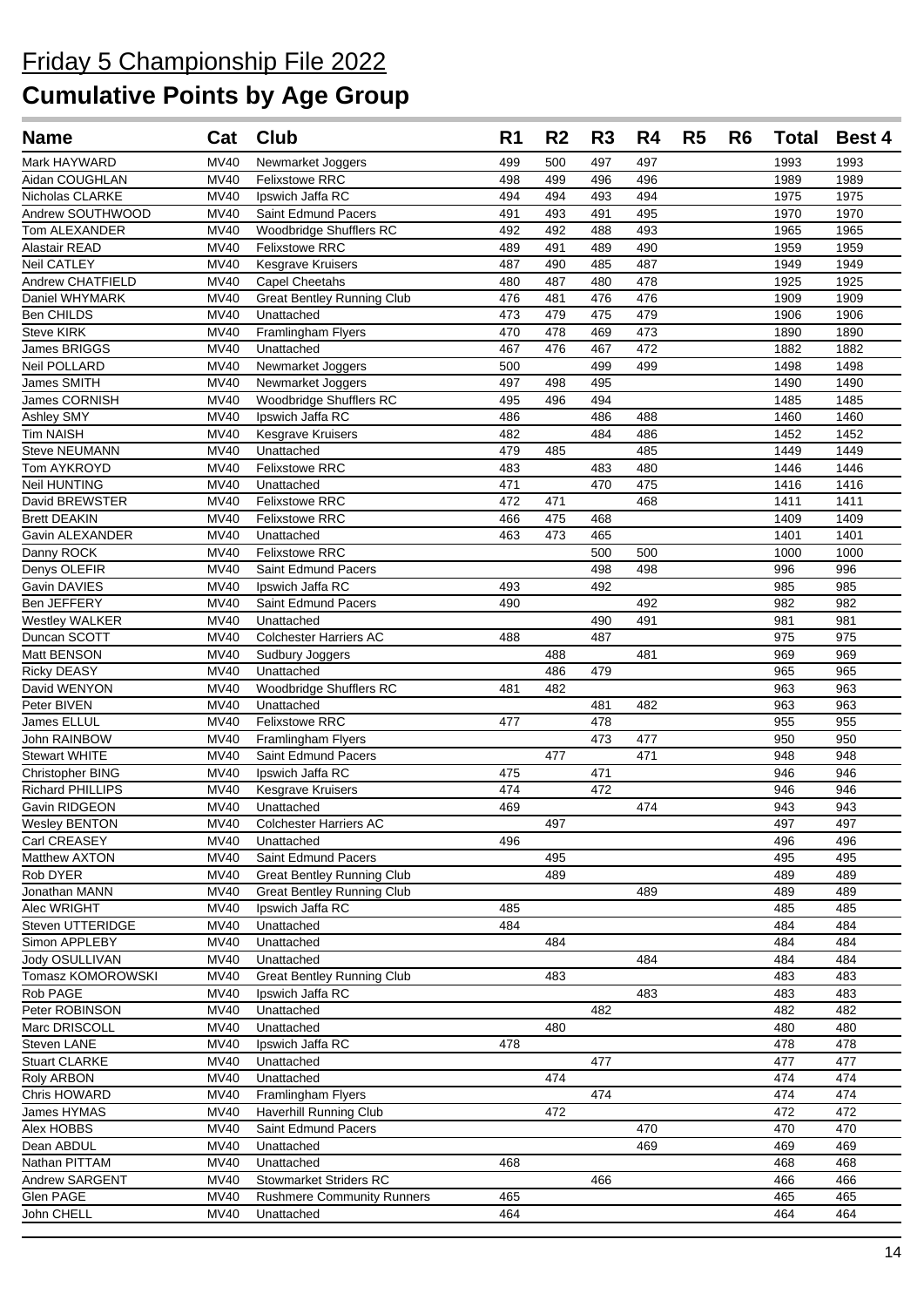| Jonathan SCOTT<br>MV40<br>464<br>464<br>Unattached | 464 |
|----------------------------------------------------|-----|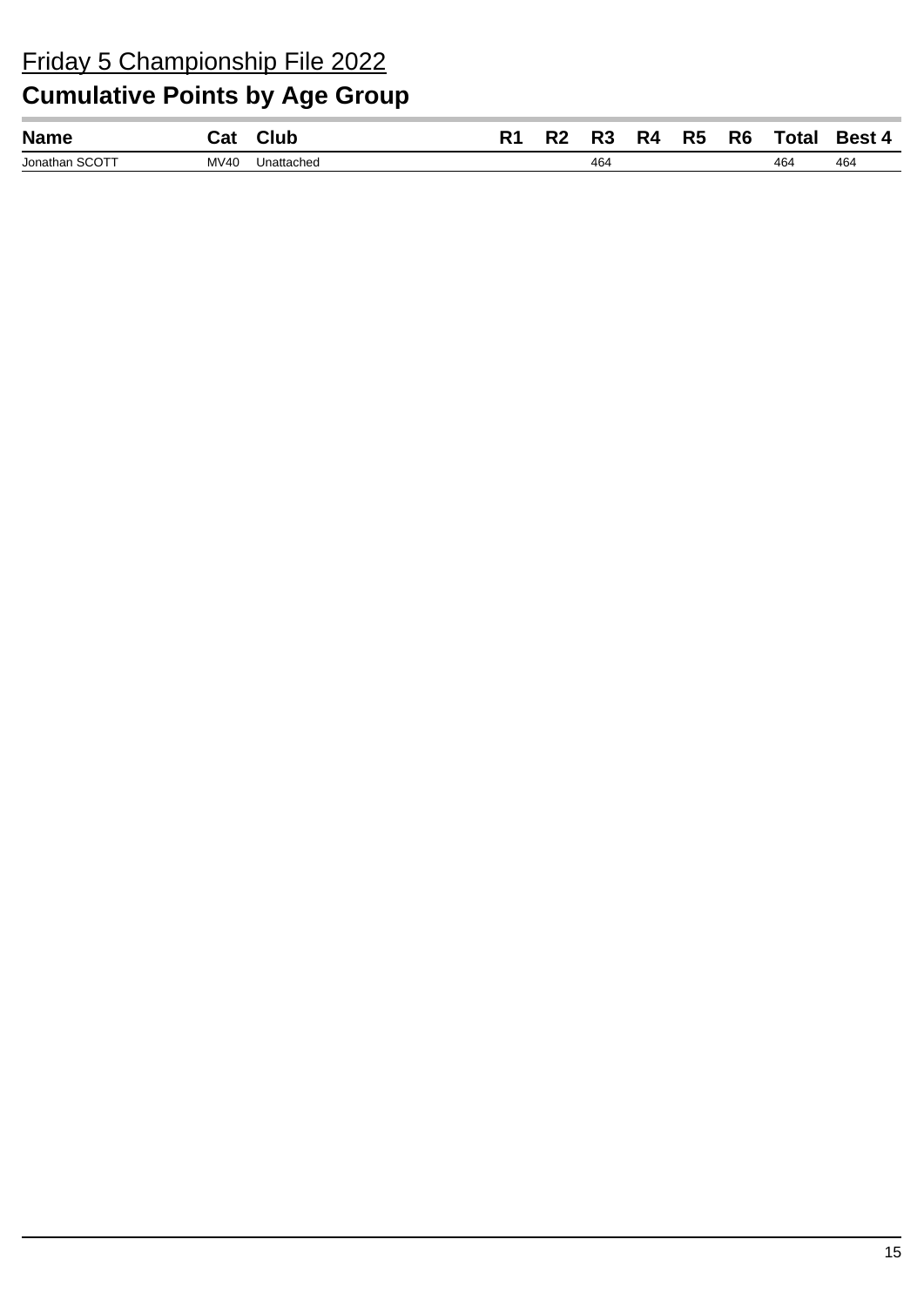| <b>Name</b>                     | Cat                        | Club                                                 | R <sub>1</sub> | R <sub>2</sub> | R <sub>3</sub> | R4         | R <sub>5</sub> | R <sub>6</sub> | <b>Total</b> | <b>Best 4</b> |
|---------------------------------|----------------------------|------------------------------------------------------|----------------|----------------|----------------|------------|----------------|----------------|--------------|---------------|
| <b>James MINNETTE</b>           | <b>MV45</b>                | <b>Haverhill Running Club</b>                        | 495            | 496            | 496            | 497        |                |                | 1984         | 1984          |
| Robin HARPER                    | <b>MV45</b>                | <b>Felixstowe RRC</b>                                | 493            | 492            | 492            | 489        |                |                | 1966         | 1966          |
| Martin JARVIS                   | <b>MV45</b>                | Unattached                                           | 484            | 489            | 482            | 490        |                |                | 1945         | 1945          |
| <b>Kev LINSELL</b>              | MV45                       | Kesgrave Kruisers                                    | 488            | 486            | 481            | 484        |                |                | 1939         | 1939          |
| Femi ARIYO                      | <b>MV45</b>                | Kesgrave Kruisers                                    | 483            | 485            | 479            | 482        |                |                | 1929         | 1929          |
| Andre EDWARDS                   | <b>MV45</b>                | Unattached                                           | 473            | 484            | 474            | 474        |                |                | 1905         | 1905          |
| Paul DAVISON                    | <b>MV45</b>                | <b>Great Bentley Running Club</b>                    | 468            | 479            | 469            | 488        |                |                | 1904         | 1904          |
| Mark PHILLIPS                   | <b>MV45</b>                | <b>Haverhill Running Club</b>                        | 472            | 482            | 472            | 475        |                |                | 1901         | 1901          |
| lan RUSH                        | <b>MV45</b>                | <b>Kesgrave Kruisers</b>                             | 466            | 477            | 468            | 469        |                |                | 1880         | 1880          |
| Wayne DAVIS                     | <b>MV45</b>                | Jogging Made Easy                                    | 462            | 474            | 465            | 467        |                |                | 1868         | 1868          |
| John SCAIFE                     | <b>MV45</b>                | <b>Colchester Harriers AC</b>                        | 500            | 500            | 500            |            |                |                | 1500         | 1500          |
| lan WEIR                        | <b>MV45</b>                | Sudbury Joggers                                      | 497            | 499            |                | 499        |                |                | 1495         | 1495          |
| <b>Stuart WRIGHT</b>            | <b>MV45</b>                | <b>Felixstowe RRC</b>                                | 492            |                | 491            | 495        |                |                | 1478         | 1478          |
| Karl FEAGAN                     | <b>MV45</b>                | Ipswich Harriers                                     |                | 487            | 488            | 491        |                |                | 1466         | 1466          |
| Matt TRILL                      | <b>MV45</b>                | Ipswich Jaffa RC                                     |                | 488            | 486            | 483        |                |                | 1457         | 1457          |
| Andy GLASS                      | <b>MV45</b><br><b>MV45</b> | Unattached                                           | 486<br>487     |                | 485<br>478     | 481<br>486 |                |                | 1452<br>1451 | 1452<br>1451  |
| Mark HAYDEN                     | <b>MV45</b>                | Framlingham Flyers                                   | 482            |                | 480            | 480        |                |                | 1442         | 1442          |
| Ashley SADLER<br>Marcus KWAN    | <b>MV45</b>                | Kesgrave Kruisers<br>Kesgrave Kruisers               | 481            |                | 476            | 476        |                |                | 1433         | 1433          |
| David BEIGHTON                  | <b>MV45</b>                | Saint Edmund Pacers                                  | 469            | 483            |                | 479        |                |                | 1431         | 1431          |
| <b>Trevor BRIGDEN</b>           | <b>MV45</b>                | Unattached                                           | 475            |                | 473            | 478        |                |                | 1426         | 1426          |
| David BREWSTER                  | <b>MV45</b>                | <b>Stowmarket Striders RC</b>                        | 463            |                | 466            | 471        |                |                | 1400         | 1400          |
| Stephen NEWHALL                 | <b>MV45</b>                | Unattached                                           | 457            |                | 463            | 464        |                |                | 1384         | 1384          |
| Jim LAST                        | MV45                       | Framlingham Flyers                                   |                |                | 499            | 500        |                |                | 999          | 999           |
| David PERCY                     | <b>MV45</b>                | Haverhill Running Club                               |                | 497            |                | 496        |                |                | 993          | 993           |
| Jan KADING                      | <b>MV45</b>                | <b>Stowmarket Striders RC</b>                        |                | 495            | 495            |            |                |                | 990          | 990           |
| Fraser WELSH                    | <b>MV45</b>                | Unattached                                           |                | 494            |                | 494        |                |                | 988          | 988           |
| Paul COOKE                      | <b>MV45</b>                | <b>Rushmere Community Runners</b>                    | 491            |                | 494            |            |                |                | 985          | 985           |
| Simon WILLIAMS                  | <b>MV45</b>                | Framlingham Flyers                                   |                | 490            |                | 493        |                |                | 983          | 983           |
| Andrew John CRAIG               | <b>MV45</b>                | Woodbridge Shufflers RC                              | 490            |                | 490            |            |                |                | 980          | 980           |
| <b>Trevor BUNCH</b>             | <b>MV45</b>                | Haverhill Running Club                               | 489            | 491            |                |            |                |                | 980          | 980           |
| Rob JEWERS                      | <b>MV45</b>                | <b>Stowmarket Striders RC</b>                        |                |                | 483            | 485        |                |                | 968          | 968           |
| Richard LAYCOCK                 | <b>MV45</b>                | Unattached                                           | 485            |                |                | 477        |                |                | 962          | 962           |
| Mark GLEEN                      | <b>MV45</b>                | Kesgrave Kruisers                                    | 477            | 481            |                |            |                |                | 958          | 958           |
| Laurence GOWERS                 | <b>MV45</b>                | Unattached                                           |                | 480            |                | 473        |                |                | 953          | 953           |
| Ben SHEPPARD                    | <b>MV45</b>                | Unattached                                           | 471            |                | 475            |            |                |                | 946          | 946           |
| Mark LEWIS                      | <b>MV45</b>                | Saint Edmund Pacers                                  |                | 475            | 470            |            |                |                | 945          | 945           |
| Simon GOLDSMITH                 | <b>MV45</b>                | Unattached                                           | 461            | 476            |                |            |                |                | 937          | 937           |
| Dom SOUTH                       | <b>MV45</b>                | Unattached                                           | 465            |                | 467            |            |                |                | 932          | 932           |
| Malcolm MUIR                    | <b>MV45</b>                | <b>Ilford AC</b>                                     | 499            |                |                |            |                |                | 499          | 499           |
| Kevin PEIRCE                    | MV45                       | Ipswich Harriers                                     | 498            |                |                |            |                |                | 498          | 498           |
| Chris MOWER<br><b>Tim LARKE</b> | MV45<br>MV45               | Saint Edmund Pacers<br><b>Stowmarket Striders RC</b> |                | 498            | 498            |            |                |                | 498<br>498   | 498<br>498    |
| Andy ECCLES                     | MV45                       | Saint Edmund Pacers                                  |                |                |                | 498        |                |                | 498          | 498           |
| Benjamin JACOBS                 | <b>MV45</b>                | <b>Felixstowe RRC</b>                                |                |                | 497            |            |                |                | 497          | 497           |
| Paul OSBORNE                    | MV45                       | Felixstowe RRC                                       | 496            |                |                |            |                |                | 496          | 496           |
| <b>Jess FARTHING</b>            | MV45                       | <b>Felixstowe RRC</b>                                | 494            |                |                |            |                |                | 494          | 494           |
| Jon BATTRAM                     | MV45                       | <b>Colchester Harriers AC</b>                        |                | 493            |                |            |                |                | 493          | 493           |
| Steve HALL                      | MV45                       | Framlingham Flyers                                   |                |                | 493            |            |                |                | 493          | 493           |
| lan ELDEN                       | <b>MV45</b>                | <b>Haverhill Running Club</b>                        |                |                |                | 492        |                |                | 492          | 492           |
| Martin PEARTREE                 | <b>MV45</b>                | Ipswich Jaffa RC                                     |                |                | 489            |            |                |                | 489          | 489           |
| Rob KINGSTON                    | MV45                       | Unattached                                           |                |                | 487            |            |                |                | 487          | 487           |
| Jason DIGHTON                   | <b>MV45</b>                | Ipswich Phoenix Running Club                         |                |                |                | 487        |                |                | 487          | 487           |
| Mike ROWE                       | MV45                       | Unattached                                           |                |                | 484            |            |                |                | 484          | 484           |
| Greg DODDS                      | MV45                       | Woodbridge Shufflers RC                              | 480            |                |                |            |                |                | 480          | 480           |
| Mark GOODWIN                    | <b>MV45</b>                | <b>Felixstowe RRC</b>                                | 479            |                |                |            |                |                | 479          | 479           |
| Kevin HARPER                    | MV45                       | Unattached                                           | 478            |                |                |            |                |                | 478          | 478           |
| <b>Brian BLOOMFIELD</b>         | MV45                       | Sudbury Joggers                                      |                | 478            |                |            |                |                | 478          | 478           |
| Jamie WRIGHT                    | MV45                       | Framlingham Flyers                                   |                |                | 477            |            |                |                | 477          | 477           |
| Peter BIRD                      | MV45                       | Saint Edmund Pacers                                  | 476            |                |                |            |                |                | 476          | 476           |
| Lewis GRANT                     | MV45                       | Unattached                                           | 474            |                |                |            |                |                | 474          | 474           |
| Miles WEAVER                    | MV45                       | Unattached                                           |                |                |                | 472        |                |                | 472          | 472           |
| Mark ROSE                       | MV45                       | Ipswich Jaffa RC                                     |                |                | 471            |            |                |                | 471          | 471           |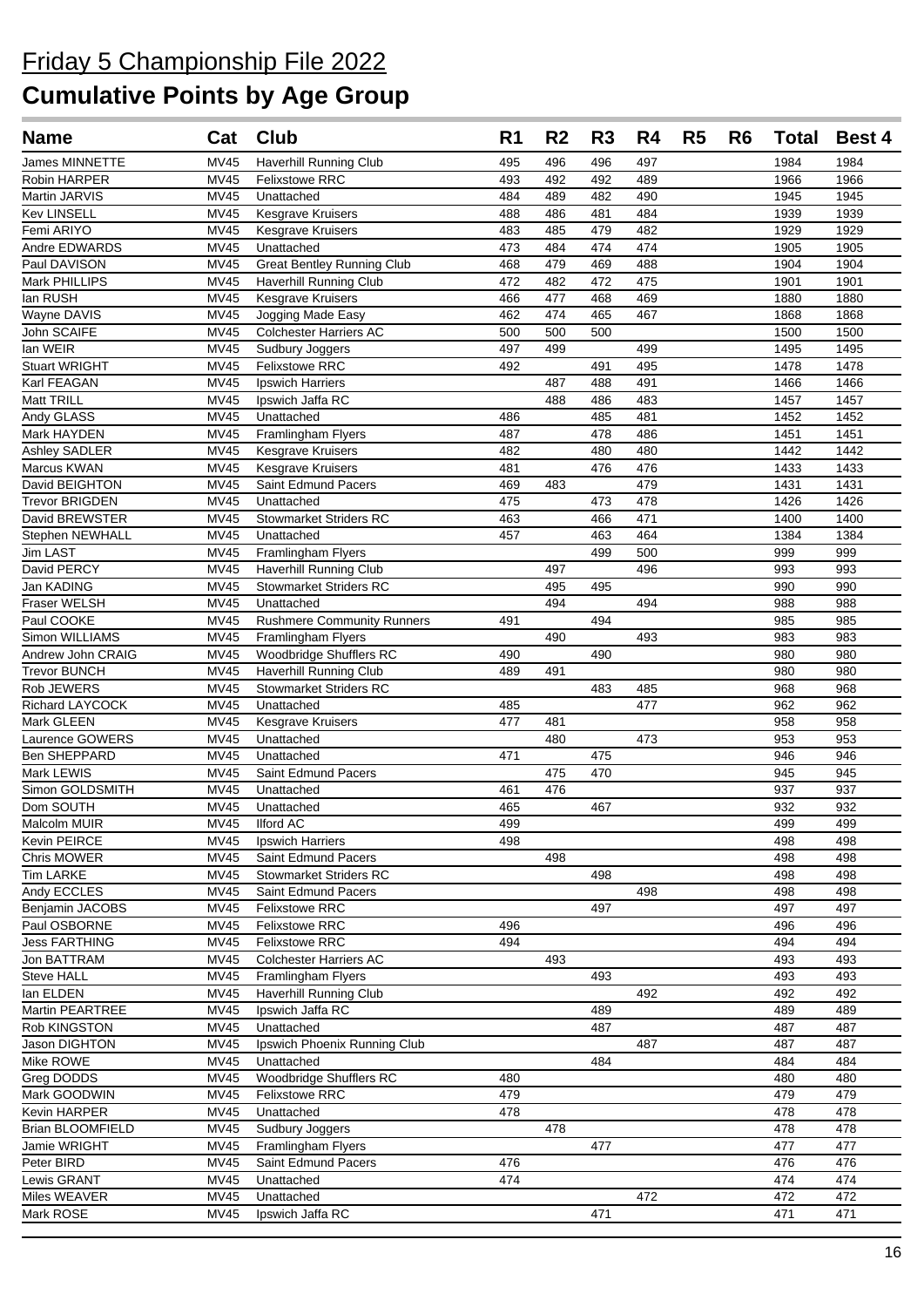| <b>Name</b>             |             | Club                              | R1  | R2 | R3  | R4  | R <sub>5</sub> | R <sub>6</sub> | Total | Best 4 |
|-------------------------|-------------|-----------------------------------|-----|----|-----|-----|----------------|----------------|-------|--------|
| Jimmy SECKER            | MV45        | Saint Edmund Pacers               | 470 |    |     |     |                |                | 470   | 470    |
| Carl JARRETT            | MV45        | <b>Felixstowe RRC</b>             |     |    |     | 470 |                |                | 470   | 470    |
| <b>Stuart GARRARD</b>   | MV45        | Unattached                        |     |    |     | 468 |                |                | 468   | 468    |
| <b>Christian HADWEN</b> | MV45        | Unattached                        | 467 |    |     |     |                |                | 467   | 467    |
| Lee TAYLOR              | MV45        | Unattached                        |     |    |     | 466 |                |                | 466   | 466    |
| Jason DEAR              | MV45        | Unattached                        |     |    |     | 465 |                |                | 465   | 465    |
| Steve MOY               | MV45        | Unattached                        | 464 |    |     |     |                |                | 464   | 464    |
| Mark HARRIS             | MV45        | <b>Great Bentley Running Club</b> |     |    | 464 |     |                |                | 464   | 464    |
| Simon GIRLING           | MV45        | Unattached                        | 460 |    |     |     |                |                | 460   | 460    |
| Chris OZANNE            | <b>MV45</b> | Unattached                        | 459 |    |     |     |                |                | 459   | 459    |
| Matt HOWE               | MV45        | <b>Felixstowe RRC</b>             | 458 |    |     |     |                |                | 458   | 458    |
| Paul BUTLER             | MV45        | Unattached                        | 456 |    |     |     |                |                | 456   | 456    |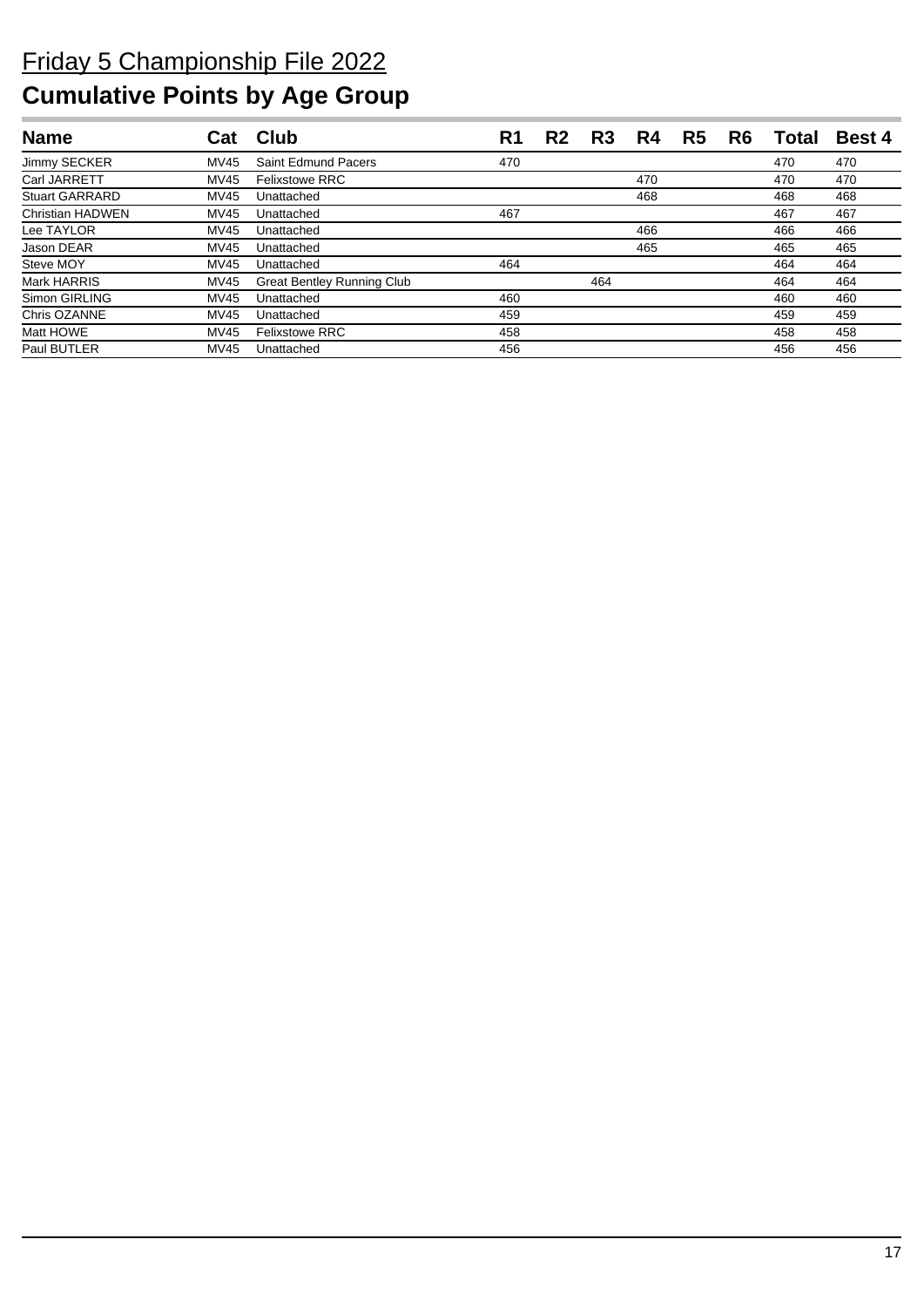| <b>Name</b>                       | Cat                        | Club                                        | R <sub>1</sub> | R <sub>2</sub> | R <sub>3</sub> | R4         | R <sub>5</sub> | R <sub>6</sub> | <b>Total</b> | <b>Best 4</b> |
|-----------------------------------|----------------------------|---------------------------------------------|----------------|----------------|----------------|------------|----------------|----------------|--------------|---------------|
| Adrian FROST                      | <b>MV50</b>                | Saint Edmund Pacers                         | 500            | 499            | 500            | 499        |                |                | 1998         | 1998          |
| Steve BROOKE                      | <b>MV50</b>                | Felixstowe RRC                              | 498            | 498            | 498            | 498        |                |                | 1992         | 1992          |
| Vince WEBB                        | <b>MV50</b>                | Saint Edmund Pacers                         | 493            | 491            | 494            | 493        |                |                | 1971         | 1971          |
| Kerry BUCKLEY                     | <b>MV50</b>                | <b>Felixstowe RRC</b>                       | 492            | 487            | 490            | 487        |                |                | 1956         | 1956          |
| <b>Nigel BARNES</b>               | <b>MV50</b>                | Vegan Runners UK                            | 488            | 483            | 492            | 488        |                |                | 1951         | 1951          |
| Tom STEPHENS                      | <b>MV50</b>                | <b>Felixstowe RRC</b>                       | 490            | 484            | 486            | 486        |                |                | 1946         | 1946          |
| Lee GODDARD                       | <b>MV50</b>                | <b>Stowmarket Striders RC</b>               | 479            | 475            | 482            | 484        |                |                | 1920         | 1920          |
| Simon MILLER                      | <b>MV50</b>                | <b>Colchester Harriers AC</b>               | 480            | 477            | 478            | 485        |                |                | 1920         | 1920          |
| Mark DAVEY                        | <b>MV50</b>                | Ipswich Phoenix Running Club                | 471            | 470            | 470            | 480        |                |                | 1891         | 1891          |
| Piotr BULACZ                      | <b>MV50</b>                | Sudbury Joggers                             | 497            | 496            |                | 497        |                |                | 1490         | 1490          |
| Tim HANMAN                        | <b>MV50</b>                | Ipswich Jaffa RC                            |                | 492            | 496            | 494        |                |                | 1482         | 1482          |
| Joe ADAMS                         | <b>MV50</b>                | Unattached                                  | 494            | 493            | 489            |            |                |                | 1476         | 1476          |
| John GREENER                      | <b>MV50</b>                | Saint Edmund Pacers                         | 481            | 485<br>476     | 493            | 490<br>482 |                |                | 1468<br>1439 | 1468          |
| Graham ROOKE<br>Jason ABLETT      | <b>MV50</b><br><b>MV50</b> | Unattached<br><b>Stowmarket Striders RC</b> | 477            | 474            |                | 481        |                |                | 1432         | 1439<br>1432  |
| <b>Clive PEMBERTON</b>            | <b>MV50</b>                | Unattached                                  | 466            | 469            | 469            |            |                |                | 1404         | 1404          |
| James SPILLETT                    | <b>MV50</b>                | Unattached                                  | 467            | 468            | 468            |            |                |                | 1403         | 1403          |
| Peter STURGEON                    | <b>MV50</b>                | Unattached                                  | 465            | 467            | 467            |            |                |                | 1399         | 1399          |
| Keith TILLEY                      | <b>MV50</b>                | Ipswich Jaffa RC                            |                | 500            |                | 500        |                |                | 1000         | 1000          |
| Mike GREENER                      | <b>MV50</b>                | <b>Saint Edmund Pacers</b>                  | 499            |                |                | 496        |                |                | 995          | 995           |
| Roger STONE                       | <b>MV50</b>                | Kesgrave Kruisers                           | 495            |                | 495            |            |                |                | 990          | 990           |
| Simon STAFFORD                    | <b>MV50</b>                | Kesgrave Kruisers                           | 496            | 490            |                |            |                |                | 986          | 986           |
| Alan BROWN                        | <b>MV50</b>                | Unattached                                  | 491            |                |                | 489        |                |                | 980          | 980           |
| Daniel PELLING                    | <b>MV50</b>                | <b>Haverhill Running Club</b>               |                | 488            |                | 492        |                |                | 980          | 980           |
| Andrew LONG                       | <b>MV50</b>                | <b>Stowmarket Striders RC</b>               |                | 486            | 491            |            |                |                | 977          | 977           |
| <b>Chris DURRANT</b>              | <b>MV50</b>                | Unattached                                  | 487            |                | 485            |            |                |                | 972          | 972           |
| Alex BATHO                        | <b>MV50</b>                | Unattached                                  | 486            |                | 484            |            |                |                | 970          | 970           |
| Mark LAWES                        | <b>MV50</b>                | <b>Tiptree Road Runners</b>                 |                | 482            | 488            |            |                |                | 970          | 970           |
| Mark WHITE                        | <b>MV50</b>                | <b>Haverhill Running Club</b>               | 489            | 480            |                |            |                |                | 969          | 969           |
| Paul SCOGGINS                     | <b>MV50</b>                | Woodbridge Shufflers RC                     |                |                | 481            | 483        |                |                | 964          | 964           |
| Graham WAUDBY                     | <b>MV50</b>                | Unattached                                  | 474            |                | 476            |            |                |                | 950          | 950           |
| David DAMANT                      | <b>MV50</b>                | <b>Stowmarket Striders RC</b>               | 473            |                | 474            |            |                |                | 947          | 947           |
| Tom HANCOCK                       | <b>MV50</b>                | <b>Harwich Runners</b>                      |                |                | 499            |            |                |                | 499          | 499           |
| Keith MARLEY                      | <b>MV50</b>                | <b>Colchester Harriers AC</b>               |                | 497            |                |            |                |                | 497          | 497           |
| Thomas STEWART<br>Darren SHEPPARD | <b>MV50</b><br><b>MV50</b> | Woodbridge Shufflers RC                     |                | 495            | 497            |            |                |                | 497          | 497<br>495    |
| Rakesh RAJA                       | <b>MV50</b>                | Framlingham Flyers<br>Saint Edmund Pacers   |                |                |                | 495        |                |                | 495<br>495   | 495           |
| Paul CONNELL                      | <b>MV50</b>                | <b>Great Bentley Running Club</b>           |                | 494            |                |            |                |                | 494          | 494           |
| Jon LOCKWOOD                      | <b>MV50</b>                | Unattached                                  |                |                |                | 491        |                |                | 491          | 491           |
| Doug ONEILL                       |                            | MV50 Colchester Harriers AC                 |                | 489            |                |            |                |                | 489          | 489           |
| Andy CARR                         | <b>MV50</b>                | Unattached                                  |                |                | 487            |            |                |                | 487          | 487           |
| <b>Gabriel MARTINS</b>            | <b>MV50</b>                | Ipswich Jaffa RC                            | 485            |                |                |            |                |                | 485          | 485           |
| Andrew SMITH                      | <b>MV50</b>                | Thetford AC                                 | 484            |                |                |            |                |                | 484          | 484           |
| David CHURCH                      | <b>MV50</b>                | <b>Felixstowe RRC</b>                       | 483            |                |                |            |                |                | 483          | 483           |
| Rob ALDER                         | <b>MV50</b>                | Woodbridge Shufflers RC                     |                |                | 483            |            |                |                | 483          | 483           |
| Darren ABBOTT                     | <b>MV50</b>                | Unattached                                  | 482            |                |                |            |                |                | 482          | 482           |
| Chris REGAN                       | <b>MV50</b>                | <b>Colchester Harriers AC</b>               |                | 481            |                |            |                |                | 481          | 481           |
| Kevin HAYWARD                     | <b>MV50</b>                | Framlingham Flyers                          |                |                | 480            |            |                |                | 480          | 480           |
| <b>D ROBERTS</b>                  | <b>MV50</b>                | Unattached                                  |                | 479            |                |            |                |                | 479          | 479           |
| Dave YOUNG                        | <b>MV50</b>                | Unattached                                  |                |                | 479            |            |                |                | 479          | 479           |
| Rob GOODCHILD                     | <b>MV50</b>                | Unattached                                  |                |                |                | 479        |                |                | 479          | 479           |
| David GRIMMER                     | <b>MV50</b>                | Ipswich Phoenix Running Club                | 478            |                |                |            |                |                | 478          | 478           |
| <b>Stuart MATTHEWS</b>            | <b>MV50</b>                | Saint Edmund Pacers                         |                | 478            |                |            |                |                | 478          | 478           |
| <b>Richard ATTWELL</b>            | <b>MV50</b>                | Unattached                                  |                |                |                | 478        |                |                | 478          | 478           |
| Steve MCNAMARA                    | <b>MV50</b>                | Stowmarket Striders RC                      |                |                | 477            |            |                |                | 477          | 477           |
| Merv COOK<br>Mark LANKESTER       | <b>MV50</b><br><b>MV50</b> | Unattached<br>Unattached                    | 476<br>475     |                |                |            |                |                | 476<br>475   | 476<br>475    |
| Martyn BREWSTER                   | <b>MV50</b>                | Unattached                                  |                |                | 475            |            |                |                | 475          | 475           |
| Stuart RISEBROW                   | <b>MV50</b>                | Ipswich Phoenix Running Club                |                |                | 473            |            |                |                | 473          | 473           |
| Nic VINCENT                       | <b>MV50</b>                | <b>Tiptree Road Runners</b>                 |                | 473            |                |            |                |                | 473          | 473           |
| Glenn YELLOP                      | <b>MV50</b>                | Capel Cheetahs                              | 472            |                |                |            |                |                | 472          | 472           |
| Robert GOURLAY                    | <b>MV50</b>                | Unattached                                  |                | 472            |                |            |                |                | 472          | 472           |
| Tim NIVEN                         | <b>MV50</b>                | Ipswich Jaffa RC                            |                |                | 472            |            |                |                | 472          | 472           |
|                                   |                            |                                             |                |                |                |            |                |                |              |               |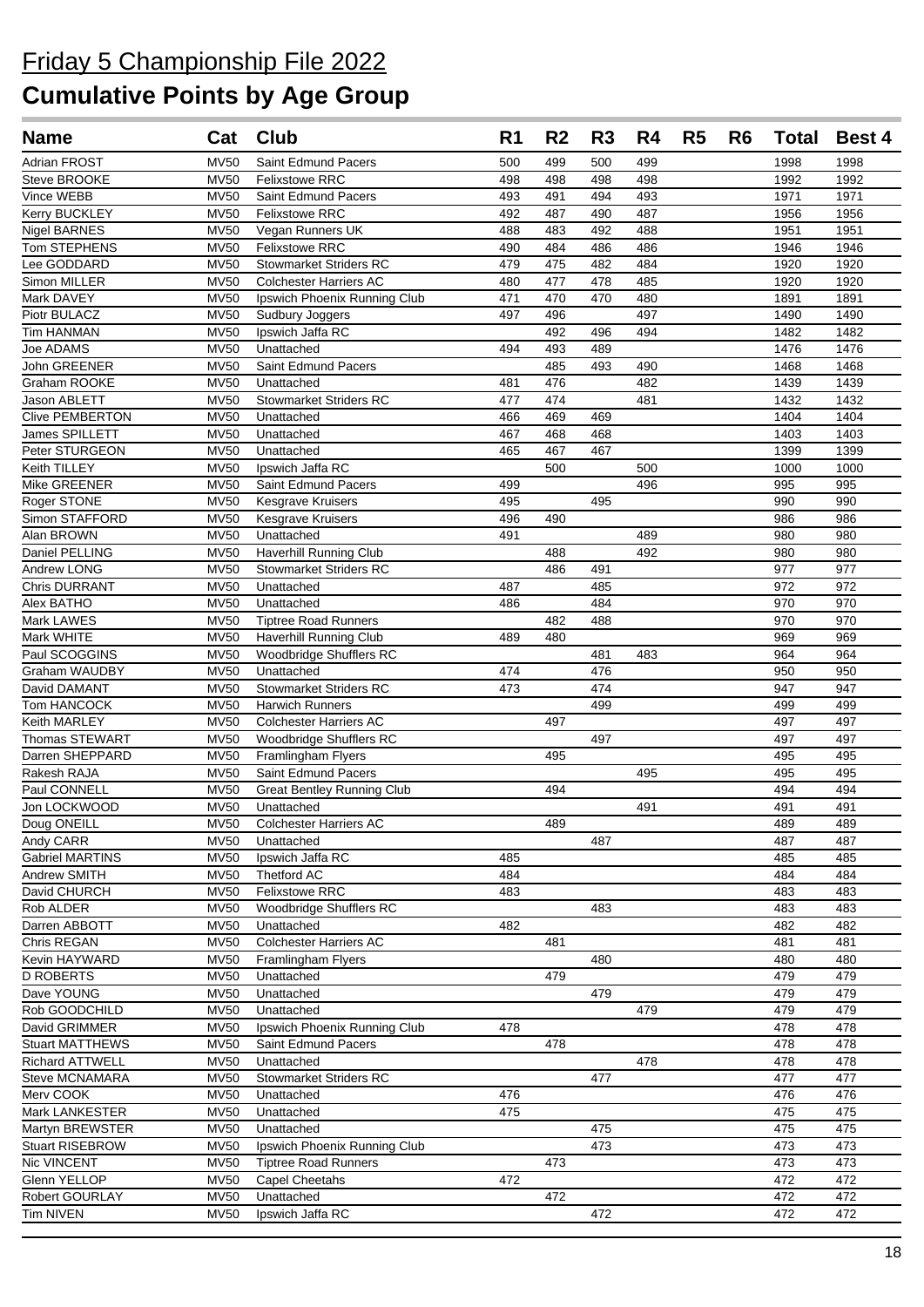| <b>Name</b>          | Cat         | $C$ lub               | R1  | D?  | R3  | R5 | R6 | Total | <b>Best 4</b> |
|----------------------|-------------|-----------------------|-----|-----|-----|----|----|-------|---------------|
| Andy LIFFEN          | <b>MV50</b> | Unattached            |     | 471 |     |    |    | 471   | 471           |
| Sean DAVIDSON        | <b>MV50</b> | Unattached            |     |     | 471 |    |    | 471   | 471           |
| <b>Justin OSTLER</b> | <b>MV50</b> | <b>Felixstowe RRC</b> | 470 |     |     |    |    | 470   | 470           |
| Andrew JACOBS        | <b>MV50</b> | Unattached            | 469 |     |     |    |    | 469   | 469           |
| Paul DORSET          | <b>MV50</b> | <b>Felixstowe RRC</b> | 468 |     |     |    |    | 468   | 468           |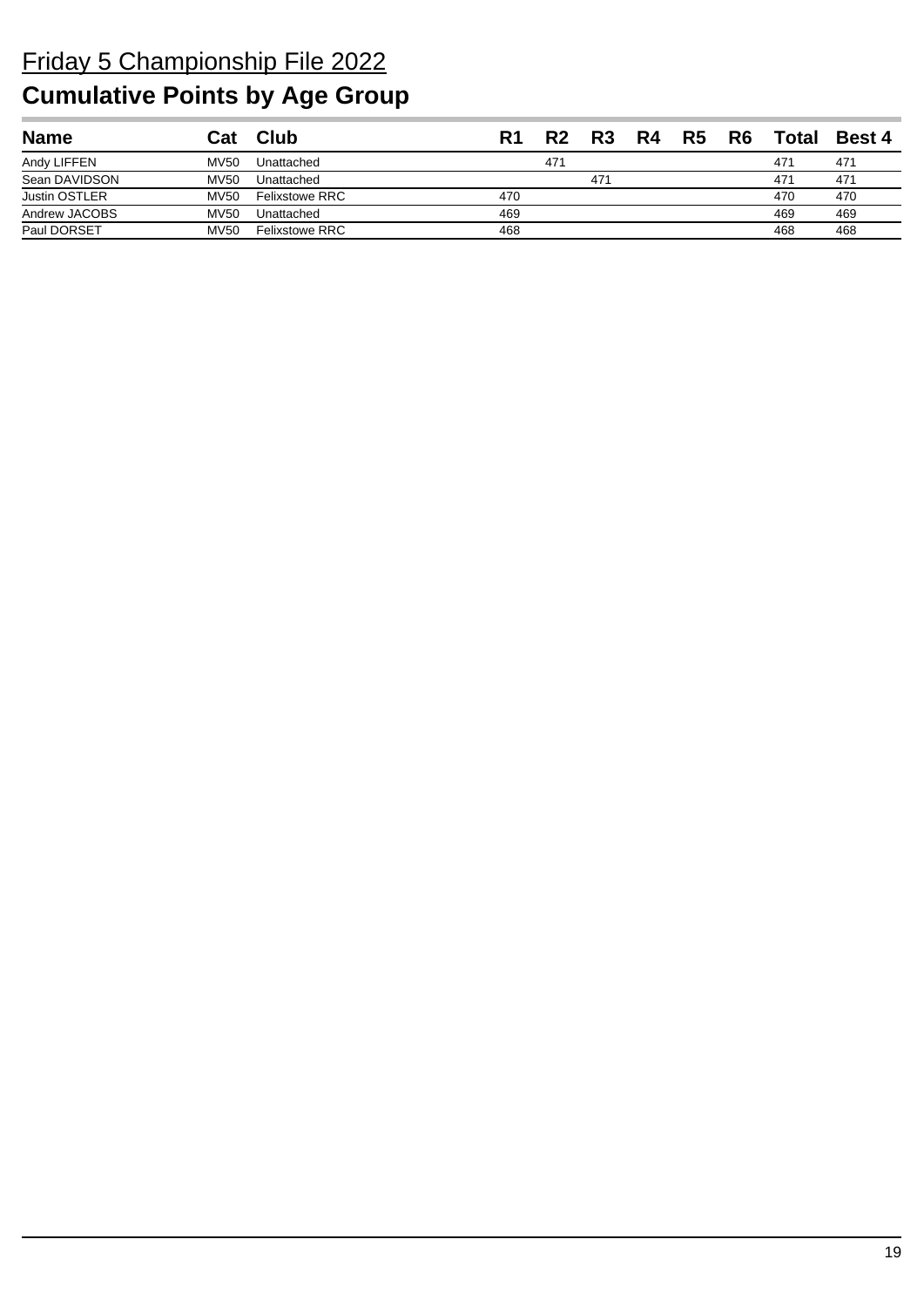| <b>Name</b>                        | Cat                        | Club                                 | R <sub>1</sub> | R <sub>2</sub> | R <sub>3</sub> | R4         | R <sub>5</sub> | R <sub>6</sub> | <b>Total</b> | <b>Best 4</b> |
|------------------------------------|----------------------------|--------------------------------------|----------------|----------------|----------------|------------|----------------|----------------|--------------|---------------|
| Kevin COLEMAN                      | <b>MV55</b>                | <b>Stowmarket Striders RC</b>        | 491            | 493            | 492            | 492        |                |                | 1968         | 1968          |
| Simon SMITH                        | <b>MV55</b>                | <b>Colchester Harriers AC</b>        | 494            | 492            | 489            | 490        |                |                | 1965         | 1965          |
| Chris SERVANT                      | <b>MV55</b>                | Ipswich Jaffa RC                     | 492            | 490            | 491            | 491        |                |                | 1964         | 1964          |
| Colin FARMER                       | <b>MV55</b>                | <b>Great Bentley Running Club</b>    | 486            | 486            | 486            | 489        |                |                | 1947         | 1947          |
| Keith LANSDOWN                     | <b>MV55</b>                | Ipswich Jaffa RC                     | 484            | 483            | 481            | 485        |                |                | 1933         | 1933          |
| Justin RABETT                      | <b>MV55</b>                | Saint Edmund Pacers                  | 478            | 478            | 477            | 486        |                |                | 1919         | 1919          |
| <b>Yusuf FIRAT</b>                 | <b>MV55</b>                | Haverhill Running Club               | 482            | 481            | 476            | 479        |                |                | 1918         | 1918          |
| Chris AXFORD                       | <b>MV55</b>                | Jogging Made Easy                    | 479            | 479            | 474            | 484        |                |                | 1916         | 1916          |
| <b>Brian MUNNS</b>                 | <b>MV55</b>                | Newmarket Joggers                    | 475            | 468            | 473            | 481        |                |                | 1897         | 1897          |
| Adam HOCKEN                        | <b>MV55</b>                | Witham RC                            | 470            | 471            | 468            | 467        |                |                | 1876         | 1876          |
| Phil DAVIES                        | <b>MV55</b>                | Ipswich Jaffa RC                     | 466            | 470            | 467            | 469        |                |                | 1872         | 1872          |
| <b>Richard ALLPORT</b>             | <b>MV55</b>                | <b>Felixstowe RRC</b>                | 469            | 472            | 465            | 465        |                |                | 1871         | 1871          |
| Simon ASHTON                       | <b>MV55</b>                | Lonely Goat RC                       | 464            | 467            | 463            | 462        |                |                | 1856         | 1856          |
| John BUSH                          | <b>MV55</b>                | <b>Great Bentley Running Club</b>    | 460            | 465            | 461            | 460        |                |                | 1846         | 1846          |
| Paul HOLLEY<br>Mark ALLEN          | <b>MV55</b>                | Newmarket Joggers                    | 500            | 500            | 500<br>499     | 500<br>499 |                |                | 1500<br>1498 | 1500          |
| Wilfred CAMPBELL                   | <b>MV55</b><br><b>MV55</b> | Ipswich Jaffa RC<br>Ipswich Jaffa RC |                | 499            | 498            | 498        |                |                | 1495         | 1498<br>1495  |
| Nigel SCHOFIELD                    | <b>MV55</b>                | Saint Edmund Pacers                  | 495            | 494            |                | 495        |                |                | 1484         | 1484          |
| Adrian GOODE                       | <b>MV55</b>                | <b>Felixstowe RRC</b>                | 493            | 489            | 488            |            |                |                | 1470         | 1470          |
| Peter WARLAND                      | <b>MV55</b>                | <b>Stowmarket Striders RC</b>        | 489            | 491            |                | 478        |                |                | 1458         | 1458          |
| John GAGE                          | <b>MV55</b>                | <b>Stowmarket Striders RC</b>        | 487            | 485            | 485            |            |                |                | 1457         | 1457          |
| Chris CHORLEY                      | <b>MV55</b>                | <b>Bungay Black Dog RC</b>           | 488            | 488            | 478            |            |                |                | 1454         | 1454          |
| Stephen HATTEN                     | <b>MV55</b>                | Saint Edmund Pacers                  | 485            | 484            | 483            |            |                |                | 1452         | 1452          |
| <b>Tim PARNELL</b>                 | <b>MV55</b>                | Ipswich Jaffa RC                     | 483            | 482            | 480            |            |                |                | 1445         | 1445          |
| lan GOODERHAM                      | <b>MV55</b>                | <b>Saint Edmund Pacers</b>           | 476            | 477            | 479            |            |                |                | 1432         | 1432          |
| Mark GODBOLD                       | <b>MV55</b>                | <b>Ipswich Harriers</b>              | 477            | 480            | 475            |            |                |                | 1432         | 1432          |
| Robert ROLKA                       | <b>MV55</b>                | Jogging Made Easy                    | 474            | 475            |                | 472        |                |                | 1421         | 1421          |
| David SWALES                       | <b>MV55</b>                | Saint Edmund Pacers                  | 473            | 473            |                | 473        |                |                | 1419         | 1419          |
| Mark AVERY                         | <b>MV55</b>                | Ipswich Jaffa RC                     | 471            | 474            | 470            |            |                |                | 1415         | 1415          |
| <b>Stuart SHEPHERD</b>             | <b>MV55</b>                | Saint Edmund Pacers                  | 463            | 466            |                | 461        |                |                | 1390         | 1390          |
| Peter WEST                         | <b>MV55</b>                | <b>Colchester Harriers AC</b>        | 498            | 498            |                |            |                |                | 996          | 996           |
| Mark WATTS                         | <b>MV55</b>                | Saint Edmund Pacers                  |                | 497            | 496            |            |                |                | 993          | 993           |
| lan DUGGAN                         | <b>MV55</b>                | <b>Felixstowe RRC</b>                |                |                | 495            | 497        |                |                | 992          | 992           |
| <b>Andrew LAWS</b>                 | <b>MV55</b>                | Ipswich Jaffa RC                     |                | 495            |                | 493        |                |                | 988          | 988           |
| Stephen DIXON                      | <b>MV55</b>                | Ipswich Jaffa RC                     |                | 487            |                | 474        |                |                | 961          | 961           |
| Richard WHITE                      | <b>MV55</b>                | Saxmundham Sports Running & Fitness  |                | 476            |                | 483        |                |                | 959          | 959           |
| David HURLEY                       | <b>MV55</b>                | Mid Essex Casuals                    |                |                | 471            | 480        |                |                | 951          | 951           |
| Jeremy HENNELL JAMES<br>Hugh WHITE | <b>MV55</b><br><b>MV55</b> | Hadleigh Hares AC                    | 467            |                | 469            | 476<br>475 |                |                | 945<br>942   | 945<br>942    |
| Richard SMITH                      | <b>MV55</b>                | Unattached<br>Saint Edmund Pacers    | 481            |                |                | 459        |                |                | 940          | 940           |
| Robert REASON                      | MV55                       | <b>Stowmarket Striders RC</b>        |                |                | 464            | 471        |                |                | 935          | 935           |
| David STEWARD                      | <b>MV55</b>                | Woodbridge Shufflers RC              |                |                | 466            | 466        |                |                | 932          | 932           |
| Martin POTTER                      | <b>MV55</b>                | London Heathside                     | 499            |                |                |            |                |                | 499          | 499           |
| Warren BIRCH                       | <b>MV55</b>                | <b>Rushmere Community Runners</b>    | 497            |                |                |            |                |                | 497          | 497           |
| <b>Glynn THOMAS</b>                | <b>MV55</b>                | Ipswich Jaffa RC                     |                |                | 497            |            |                |                | 497          | 497           |
| Charles HANN                       | <b>MV55</b>                | Sudbury Joggers                      | 496            |                |                |            |                |                | 496          | 496           |
| David ALLEN                        | <b>MV55</b>                | <b>Great Bentley Running Club</b>    |                | 496            |                |            |                |                | 496          | 496           |
| Kevin VAUGHAN                      | <b>MV55</b>                | Thetford AC                          |                |                |                | 496        |                |                | 496          | 496           |
| Peter CLARKE                       | <b>MV55</b>                | Diss and District AC                 |                |                | 494            |            |                |                | 494          | 494           |
| Mark NOVELS                        | <b>MV55</b>                | Haverhill Running Club               |                |                |                | 494        |                |                | 494          | 494           |
| Dave COPLAND                       | <b>MV55</b>                | Ipswich Triathlon Club               |                |                | 493            |            |                |                | 493          | 493           |
| Richard HIGGINS                    | <b>MV55</b>                | Framlingham Flyers                   | 490            |                |                |            |                |                | 490          | 490           |
| Gary DONOGHUE                      | <b>MV55</b>                | Harwich Runners                      |                |                | 490            |            |                |                | 490          | 490           |
| Adrian PEAKE                       | <b>MV55</b>                | Ipswich Jaffa RC                     |                |                |                | 488        |                |                | 488          | 488           |
| Simon SINCLAIR                     | <b>MV55</b>                | Woodbridge Shufflers RC              |                |                | 487            |            |                |                | 487          | 487           |
| lan CUNNINGTON                     | <b>MV55</b>                | Saint Edmund Pacers                  |                |                |                | 487        |                |                | 487          | 487           |
| Dave HOWGEGO                       | <b>MV55</b>                | Unattached                           |                |                | 484            |            |                |                | 484          | 484           |
| <b>Alistair DICK</b>               | <b>MV55</b>                | Ipswich Jaffa RC                     |                |                | 482            |            |                |                | 482          | 482           |
| <b>Richard MANN</b>                | <b>MV55</b>                | <b>Achilles Club</b>                 |                |                |                | 482        |                |                | 482          | 482           |
| Mark ANDREWS                       | <b>MV55</b>                | Unattached                           | 480            |                |                |            |                |                | 480          | 480           |
| John CASHEN                        | <b>MV55</b>                | Unattached                           |                |                |                | 477        |                |                | 477          | 477           |
| Alex KUCZER                        | <b>MV55</b>                | Unattached                           | 472            |                |                |            |                |                | 472          | 472           |
| <b>Garry MACDONALD</b>             | <b>MV55</b>                | Unattached                           |                |                | 472            |            |                |                | 472          | 472           |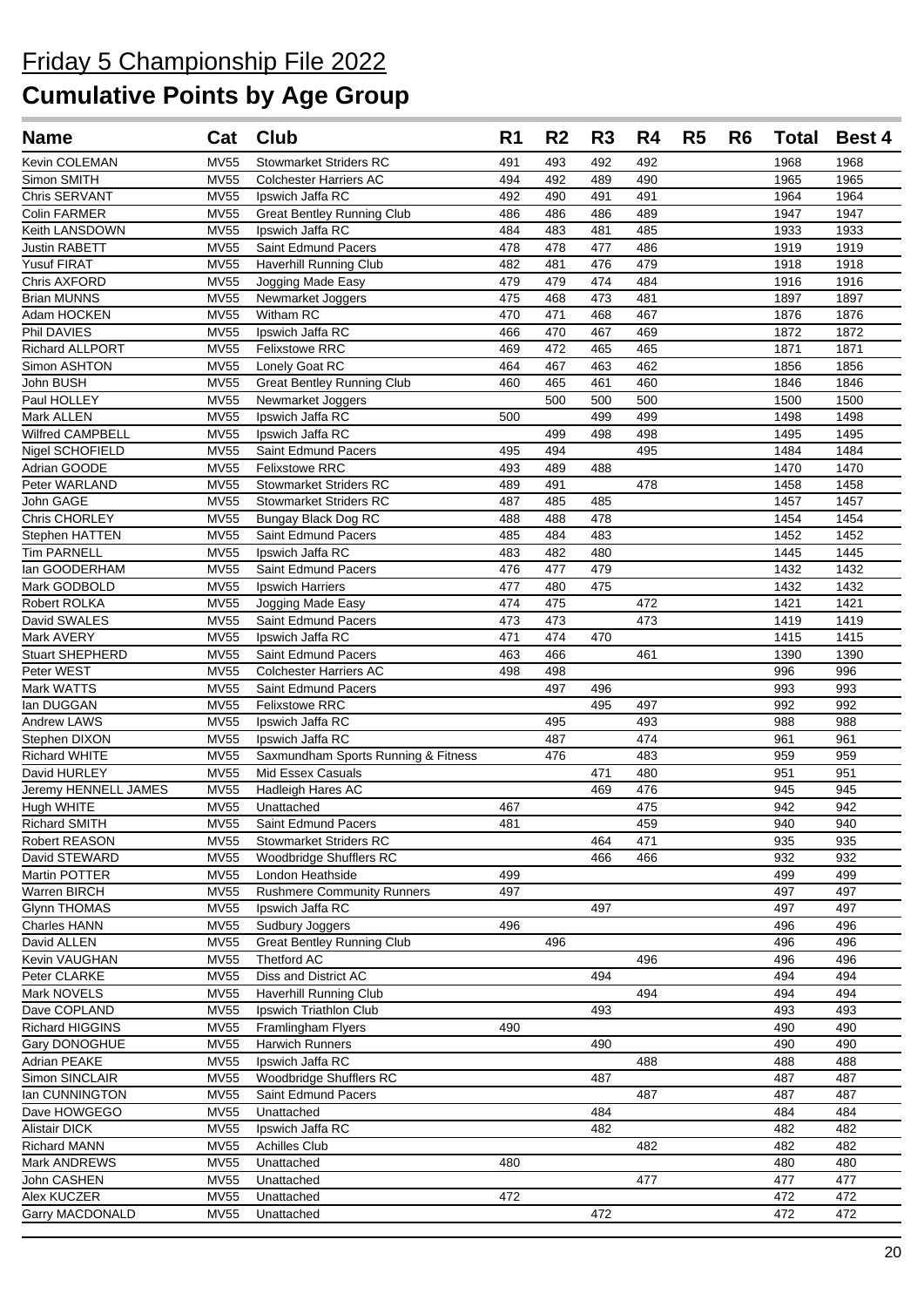| <b>Name</b>          |             | Club                              | R1  | R <sub>2</sub> | R <sub>3</sub> | R4  | R5 | R6 | Total | <b>Best 4</b> |
|----------------------|-------------|-----------------------------------|-----|----------------|----------------|-----|----|----|-------|---------------|
| Rod PRIME            | <b>MV55</b> | Unattached                        |     |                |                | 470 |    |    | 470   | 470           |
| Liam ROBINSON        | MV55        | Fetch Everyone                    |     | 469            |                |     |    |    | 469   | 469           |
| Chris FOX            | <b>MV55</b> | Woodbridge Shufflers RC           | 468 |                |                |     |    |    | 468   | 468           |
| Darren BIRCH         | <b>MV55</b> | Unattached                        |     |                |                | 468 |    |    | 468   | 468           |
| Neil WINTON          | <b>MV55</b> | <b>Felixstowe RRC</b>             | 465 |                |                |     |    |    | 465   | 465           |
| Neil DARRACOTT       | <b>MV55</b> | <b>Haverhill Running Club</b>     |     |                |                | 464 |    |    | 464   | 464           |
| Colin LEWIS          | MV55        | Saint Edmund Pacers               |     |                |                | 463 |    |    | 463   | 463           |
| <b>Bill RICHMOND</b> | <b>MV55</b> | Unattached                        | 462 |                |                |     |    |    | 462   | 462           |
| Lee KNIGHT           | <b>MV55</b> | <b>Rushmere Community Runners</b> |     |                | 462            |     |    |    | 462   | 462           |
| Andy FISHER          | <b>MV55</b> | Unattached                        | 461 |                |                |     |    |    | 461   | 461           |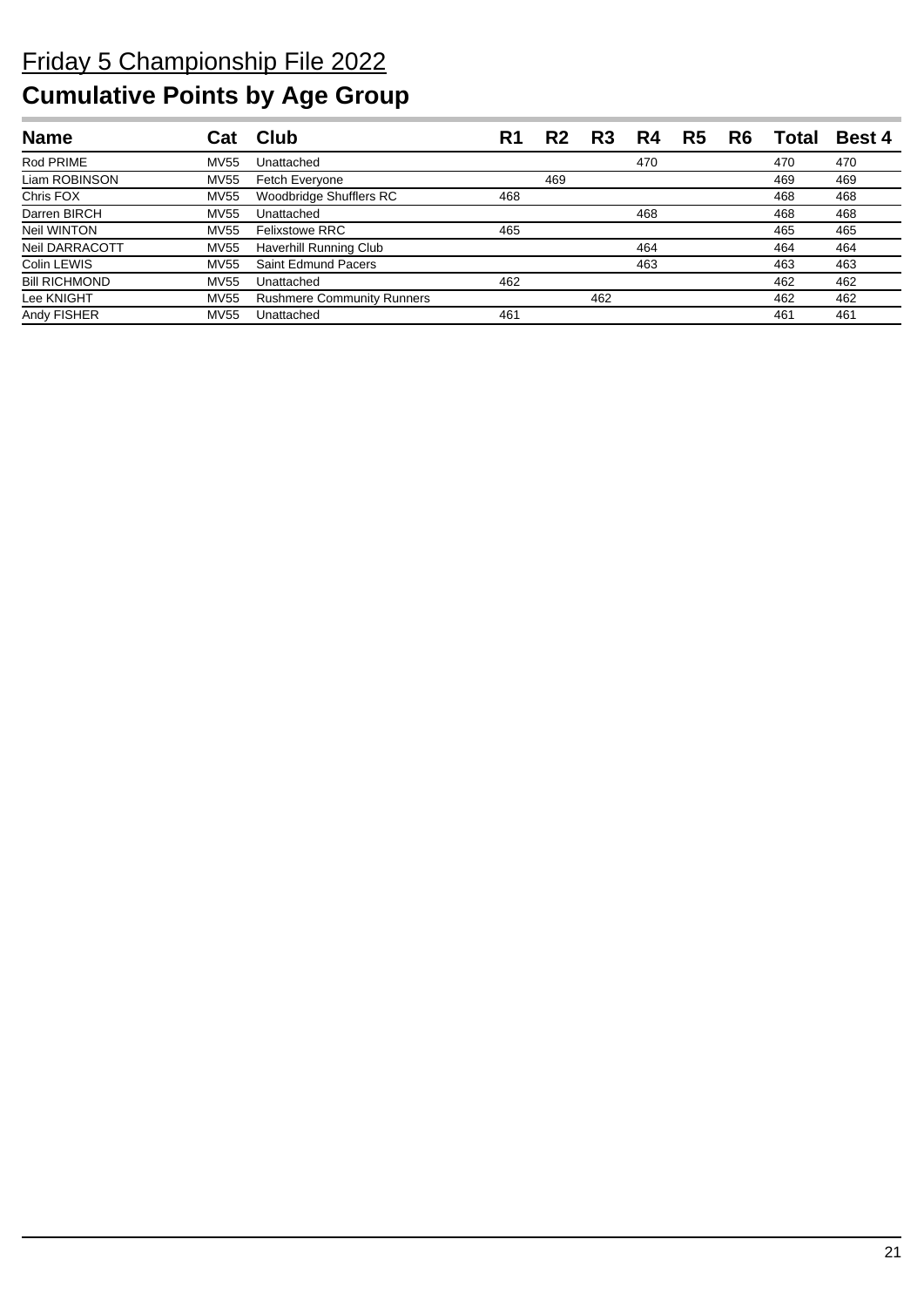| <b>Name</b>              |             | Cat Club                            | R <sub>1</sub> | R <sub>2</sub> | R <sub>3</sub> | R4  | R <sub>5</sub> | R6 | <b>Total</b> | <b>Best 4</b> |
|--------------------------|-------------|-------------------------------------|----------------|----------------|----------------|-----|----------------|----|--------------|---------------|
| Andrew BUDD              | <b>MV60</b> | <b>Capel Cheetahs</b>               | 500            | 500            | 500            | 494 |                |    | 1994         | 1994          |
| Robin BELSOM             | <b>MV60</b> | Ipswich Jaffa RC                    | 497            | 497            | 496            | 498 |                |    | 1988         | 1988          |
| Mon LEE                  | <b>MV60</b> | Ipswich Jaffa RC                    | 492            | 492            | 488            | 490 |                |    | 1962         | 1962          |
| Adrian COLE              | <b>MV60</b> | <b>Stowmarket Striders RC</b>       | 488            | 490            | 483            | 481 |                |    | 1942         | 1942          |
| Steven REYNOLDS          | <b>MV60</b> | Unattached                          | 486            | 488            | 479            | 480 |                |    | 1933         | 1933          |
| <b>Steve PAUL</b>        | <b>MV60</b> | Eastern Masters AC                  |                | 499            | 499            | 500 |                |    | 1498         | 1498          |
| <b>Graham WIGLEY</b>     | <b>MV60</b> | Framlingham Flyers                  | 498            |                | 497            | 499 |                |    | 1494         | 1494          |
| Alan JACKSON             | <b>MV60</b> | Ipswich Jaffa RC                    |                | 498            | 498            | 497 |                |    | 1493         | 1493          |
| Duncan CHENERY           | <b>MV60</b> | Ipswich Jaffa RC                    | 495            | 495            | 493            |     |                |    | 1483         | 1483          |
| Alan HILLYARD            | <b>MV60</b> | Ipswich Triathlon Club              |                | 493            | 490            | 491 |                |    | 1474         | 1474          |
| David SHEAHAN            | <b>MV60</b> | Unattached                          | 494            |                | 487            | 489 |                |    | 1470         | 1470          |
| Peter FINCH              | <b>MV60</b> | Unattached                          | 493            |                | 484            | 487 |                |    | 1464         | 1464          |
| Wayne GRANT              | <b>MV60</b> | Unattached                          | 490            |                | 480            | 482 |                |    | 1452         | 1452          |
| William BURDETT          | <b>MV60</b> | <b>Stowmarket Striders RC</b>       | 487            |                | 482            | 483 |                |    | 1452         | 1452          |
| Stephen CARTWRIGHT       | <b>MV60</b> | <b>Great Bentley Running Club</b>   |                | 487            | 478            | 478 |                |    | 1443         | 1443          |
| <b>Stuart GREEN</b>      | <b>MV60</b> | Unattached                          |                | 496            |                | 496 |                |    | 992          | 992           |
| Paul SCHWER              | <b>MV60</b> | <b>Felixstowe RRC</b>               |                | 494            | 491            |     |                |    | 985          | 985           |
| Robert MORGAN            | <b>MV60</b> | <b>Saint Edmund Pacers</b>          |                |                | 492            | 493 |                |    | 985          | 985           |
| David FIELD              | <b>MV60</b> | <b>Stowmarket Striders RC</b>       |                | 491            |                | 484 |                |    | 975          | 975           |
| Tony ADOLPHUS            | <b>MV60</b> | Ipswich Jaffa RC                    | 491            |                | 481            |     |                |    | 972          | 972           |
| David SEYMOUR            | <b>MV60</b> | <b>Felixstowe RRC</b>               |                |                | 486            | 485 |                |    | 971          | 971           |
| lain HUNTER              | <b>MV60</b> | <b>Stowmarket Striders RC</b>       |                | 486            |                | 479 |                |    | 965          | 965           |
| <b>Richard WOLD</b>      | <b>MV60</b> | <b>Felixstowe RRC</b>               | 499            |                |                |     |                |    | 499          | 499           |
| Tim EDMONDS              | <b>MV60</b> | Unattached                          | 496            |                |                |     |                |    | 496          | 496           |
| Gary LOWE                | <b>MV60</b> | Saxmundham Sports Running & Fitness |                |                | 495            |     |                |    | 495          | 495           |
| <b>Tim CHERRETT</b>      | <b>MV60</b> | Framlingham Flyers                  |                |                |                | 495 |                |    | 495          | 495           |
| <b>Andrew WARNE</b>      | <b>MV60</b> | Unattached                          |                |                | 494            |     |                |    | 494          | 494           |
| Keith STEPHEN            | <b>MV60</b> | Unattached                          |                |                |                | 492 |                |    | 492          | 492           |
| <b>Robert BARKER</b>     | <b>MV60</b> | <b>Felixstowe RRC</b>               | 489            |                |                |     |                |    | 489          | 489           |
| Paul BELAND              | <b>MV60</b> | Unattached                          |                | 489            |                |     |                |    | 489          | 489           |
| <b>Tom CLEMENTS</b>      | <b>MV60</b> | Framlingham Flyers                  |                |                | 489            |     |                |    | 489          | 489           |
| John BAIN                | <b>MV60</b> | Lonely Goat RC                      |                |                |                | 488 |                |    | 488          | 488           |
| Peter LAMBILLION-JAMESON | <b>MV60</b> | Unattached                          |                |                |                | 486 |                |    | 486          | 486           |
| David LLEWELLYN          | <b>MV60</b> | <b>Stowmarket Striders RC</b>       | 485            |                |                |     |                |    | 485          | 485           |
| Paul MAYCOCK             | <b>MV60</b> | <b>Capel Cheetahs</b>               |                |                | 485            |     |                |    | 485          | 485           |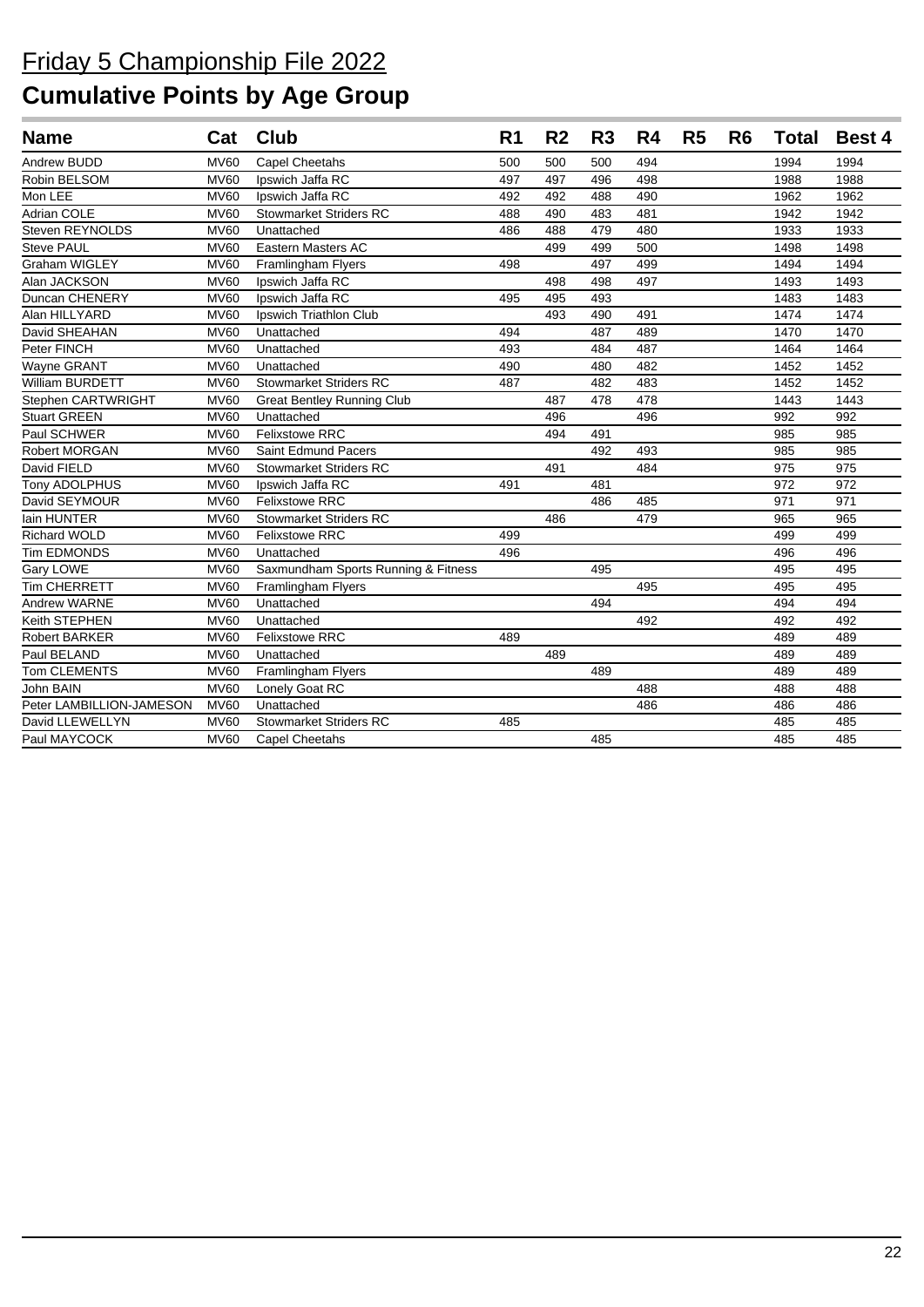| <b>Name</b>           | Cat         | Club                              | R1  | R <sub>2</sub> | R <sub>3</sub> | R4  | R <sub>5</sub> | R <sub>6</sub> | Total | <b>Best 4</b> |
|-----------------------|-------------|-----------------------------------|-----|----------------|----------------|-----|----------------|----------------|-------|---------------|
| lan SILLETT           | MV65        | <b>Felixstowe RRC</b>             | 498 | 497            | 495            | 492 |                |                | 1982  | 1982          |
| <b>Jim WITHERS</b>    | <b>MV65</b> | Newmarket Joggers                 | 496 | 496            | 494            | 493 |                |                | 1979  | 1979          |
| Keith BORRETT         | <b>MV65</b> | Unattached                        | 495 | 493            | 493            | 491 |                |                | 1972  | 1972          |
| <b>Frank GARDINER</b> | <b>MV65</b> | <b>Great Bentley Running Club</b> | 494 | 495            | 491            | 490 |                |                | 1970  | 1970          |
| <b>Terry BACK</b>     | <b>MV65</b> | Ipswich Jaffa RC                  | 500 |                | 500            | 500 |                |                | 1500  | 1500          |
| <b>Neville CLARKE</b> | <b>MV65</b> | Newmarket Joggers                 |     | 500            | 499            | 499 |                |                | 1498  | 1498          |
| <b>Gerry MCCARTHY</b> | <b>MV65</b> | Ipswich Phoenix Running Club      |     | 499            | 498            | 497 |                |                | 1494  | 1494          |
| <b>Chris GLADWELL</b> | <b>MV65</b> | <b>Stowmarket Striders RC</b>     | 497 |                | 497            | 494 |                |                | 1488  | 1488          |
| Phil HUDSON           | <b>MV65</b> | Ware Joggers                      | 493 | 494            | 492            |     |                |                | 1479  | 1479          |
| Chris JOHNS           | <b>MV65</b> | Woodbridge Shufflers RC           | 499 | 498            |                |     |                |                | 997   | 997           |
| Greg MILLS            | <b>MV65</b> | Unattached                        |     |                |                | 498 |                |                | 498   | 498           |
| Mark SARGEANTSON      | <b>MV65</b> | Framlingham Flyers                |     |                | 496            |     |                |                | 496   | 496           |
| Colin KNIGHT          | <b>MV65</b> | Saint Edmund Pacers               |     |                |                | 496 |                |                | 496   | 496           |
| Alan BURGIN           | <b>MV65</b> | Huntingdonshire AC                |     |                |                | 495 |                |                | 495   | 495           |
| Graham PAGE           | <b>MV65</b> | Unattached                        | 492 |                |                |     |                |                | 492   | 492           |
| <b>Graham CLARK</b>   | <b>MV65</b> | Unattached                        | 491 |                |                |     |                |                | 491   | 491           |
| Dennis BURGIN         | <b>MV65</b> | Unattached                        |     |                | 490            |     |                |                | 490   | 490           |
| Mel CHITTOCK          | <b>MV65</b> | Unattached                        |     |                |                | 489 |                |                | 489   | 489           |